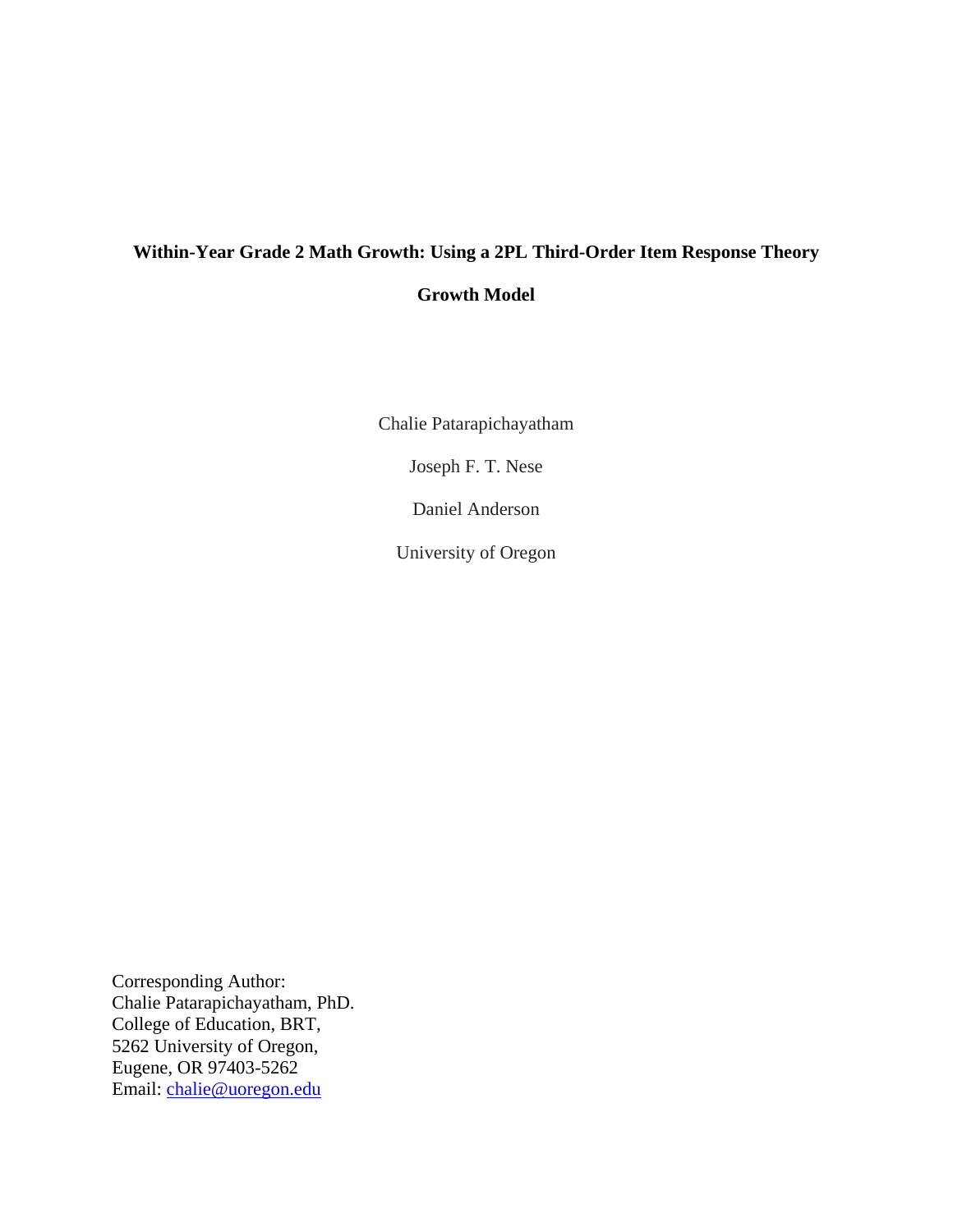#### **Abstract**

The purpose of this study was to model within-year math growth for grade 2 students using a 2PL third-order item response theory (IRT) growth model. We used curriculum-based measurement (CBM) math tests from the easyCBM $^{\circ}$  benchmark and progress monitoring assessment system, a formative assessment used by teachers to monitor student progress and evaluate instruction. All assessments were based on the National Council of Teachers of Mathematics (NCTM) focal point standards. Specifically, we applied the growth model to explore how the contribution of each focal point to the latent math construct changes across the year. The results suggested that on average (a) the fall measure was the most difficult, followed by spring, and then winter; (b) Measurement had the strongest relation to the Grade 2 latent math factor in fall, Number and Operations and Algebra in winter and spring, and Number and Operations in general had the weakest relation to math across the year; and (c) the average Grade 2 math trajectory demonstrated increasing growth rate across the year but a higher growth rate from fall to winter than from winter to spring.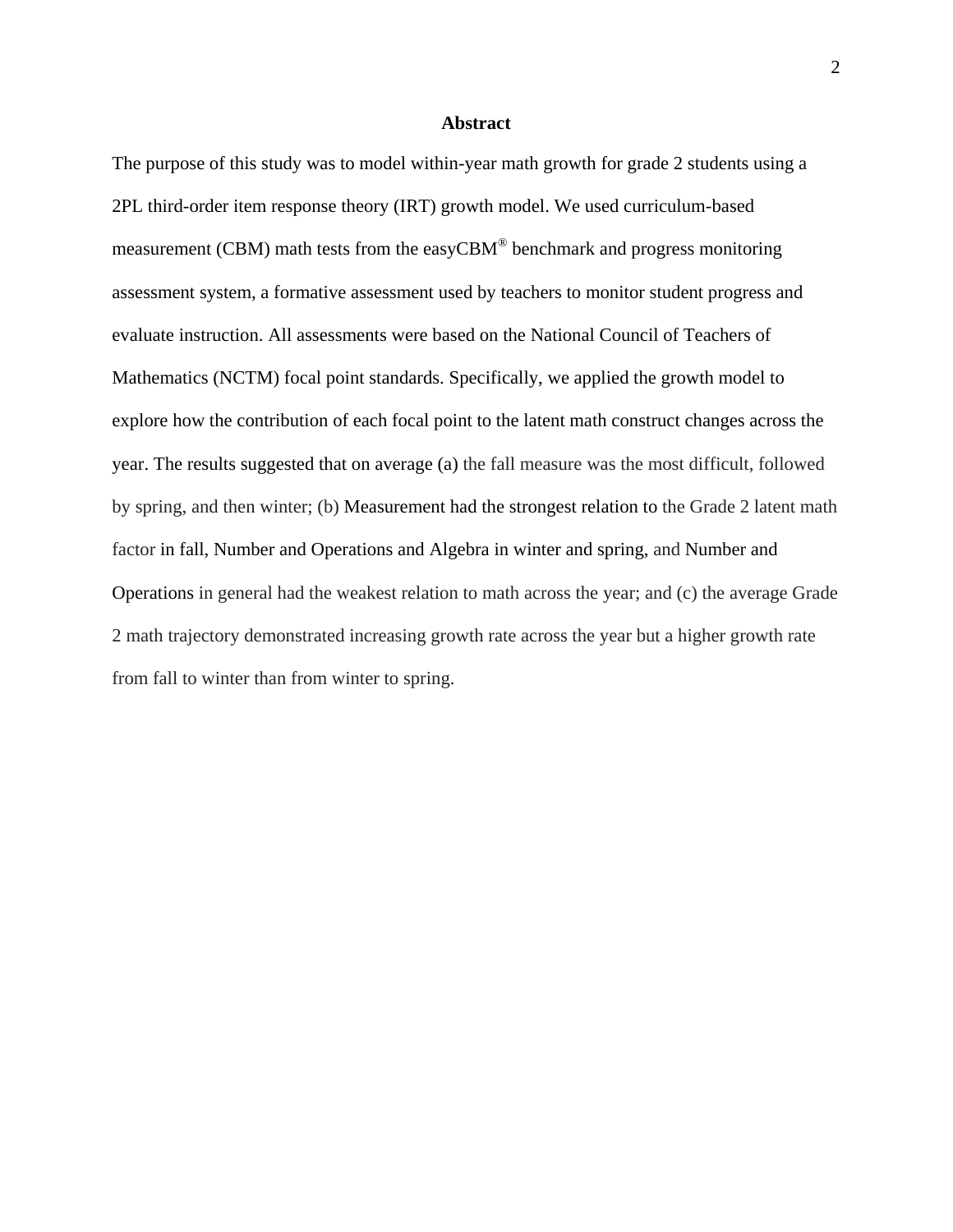#### **Introduction**

The blueprint for revising the Elementary and Secondary Education Act (ESEA) was released in 2010. It emphasized education standards in all academic domains and encouraged states to adopt common academic content standards for students to succeed in college and the workplace, as well as assessments that more accurately reflect how students progress toward the skills outlined by the standards (U.S. Department of Education Office of Planning Evaluation and Policy Development, 2010). Specifically noted were standards-aligned assessments that better informed classroom instruction in response to academic needs, and that accurately measure higher-order skills and student academic growth (U.S. Department of Education Office of Planning Evaluation and Policy Development, 2010).

The Common Core State Standards (CCSS) were released in conjunction with the ESEA blueprint with the purpose of setting "high standards that are consistent across states [that] provide teachers, parents, and students with a set of clear expectations that are aligned to the expectations in college and careers" (e.g., National Governors Association Center for Best Practices, Council of Chief State School Officers [NGACBP, CCSSO], 2010). The CCSS offer an articulation of what students are expected to learn in Grades K-12 in English language arts and mathematics for the purpose of providing clear goals for student learning to help teachers ensure their students have the skills and knowledge needed to be successful (www.corestandards.org/in-the-states).

Curriculum-based measurements (CBM) can be aligned with curriculum standards and used to inform instruction. CBM is an approach to formative assessment that prioritizes the measurement of growth through multiple short, technically adequate, and sufficiently equivalent test forms (e.g., Deno, 2003; Tindal, 2013). CBMs provide teachers with a measurement of their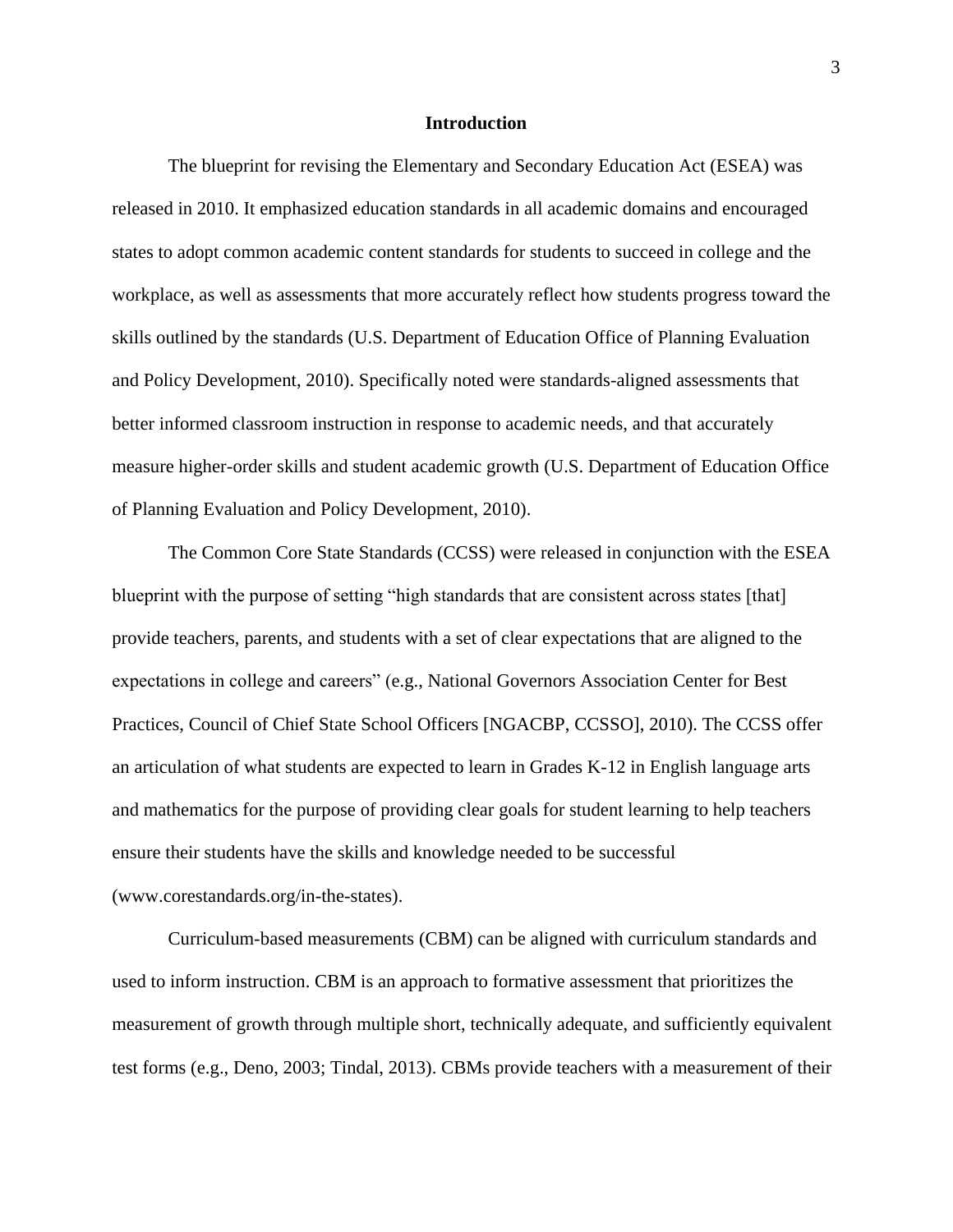students' current level of proficiency in a particular content area as well as a mechanism for tracking student progress to evaluate the effectiveness of instruction (e.g., Deno, 2003; Deno, Marston, & Tindal, 1985; Fuchs, 2004; Good & Jefferson, 1998; Tindal et al., 1985). CBMs are used to identify students at-risk for low achievement, to monitor the progress of those identified to help inform instructional decision-making, and as part of a response to intervention (RTI) framework for special education referral and identification (e.g., Fuchs & Fuchs, 2006; Speece, Case, & Molloy, 2003). In an RTI system, universal screening measures are administered to all students in a school or district during the fall, winter, and spring to estimate performance on general outcome measures (e.g., reading or math). In general, these data are used to examine whether students meet normative benchmark expectations set by the educators using the assessments.

As of 2008, most of the research on CBM had been in reading, not mathematics (e.g., Tindal, 2013); however, CBM math can be effectively used to screen all students in a district, school, grade-level, class, or small group; monitor the effectiveness of instruction or interventions for general or special education students; and as an accessible way to communicate student growth to parents (e.g., Lembke & Stecker, 2007). Christ et al. (2008) reviewed the research and psychometric evidence for CBM math using Messick's (1995) validity framework and noted the lack of research addressing consequential validity. The results of their review suggested broadly that math CBM can be sufficiently reliable and valid, but cautioned that interpretation must be informed by the context and scope of assessment domains and limited by its construct representation.

In general, little attention has been given to the analysis of CBM math growth. Anderson and Irvin (2012) used a three-level hierarchical linear model to examine within-year growth on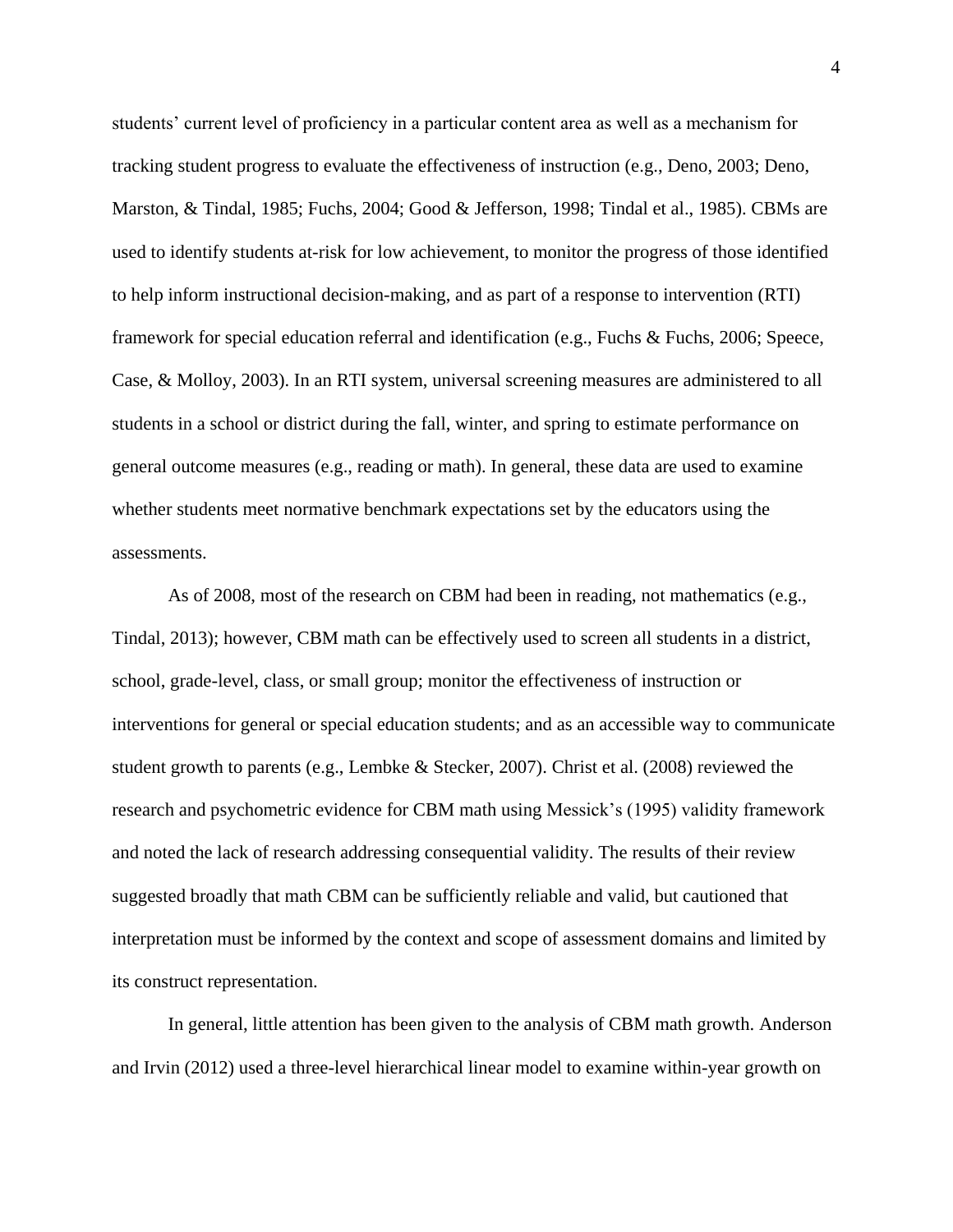the easyCBM® math tests for students in one grade in one standard through. One study examined teachers' decisions to progress monitor students in math based on fall benchmark scores, and reported Grade 6 progress monitoring growth patterns (e.g., Saven, Anderson, Nese, Alonzo & Tindal, 2013). Patarapichayatham, Anderson, and Kamata (2012) applied both latent class and latent transition models to Grades 5-8 math CBMs across two years with five cohorts, however their study focused primarily on the effect of the middle school transition on math achievement, rather than the trajectory of students' math growth. Finally, in a review of 32 studies on mathematics CBMs for students from preschool to secondary schools, it was reported that (a) math growth rates appeared to be influenced by the complexity of the responses required of students, and (b) measures on which normative growth is more rapid would prove to be more valuable to practitioners (e.g., Foegen, Jiban, & Deno, 2007; Lembke, Hampton, & Beyers, 2012). The authors also suggested that the amount of variability around typical growth rates will affect practitioners' ability to detect changes in student growth. An important limitation of the review, however, was that of the 21 elementary studies reviewed, only 7 reported growth estimates, and all but one in linear terms.

Coinciding with math growth is math skill development as it relates to curriculum and standards. Math skill development in the early elementary years (K-3) is hypothesized to advance concurrently across five areas: numbers and operations, geometry, algebra, measurement, and data analysis (e.g., Clements, 2004; Clements & Sarama, 2009; NCTM, 2006) with numbers and operations (or number sense or early numeracy) the most predictive of later math success (e.g., Mazzocco & Thompson, 2005; Missall et al., 2012). The central issue related to CBM math is domain sampling for measurement development (e.g., Tindal, 2013). Originally, CBMs assessments were created from the classroom's curriculum; however in general, current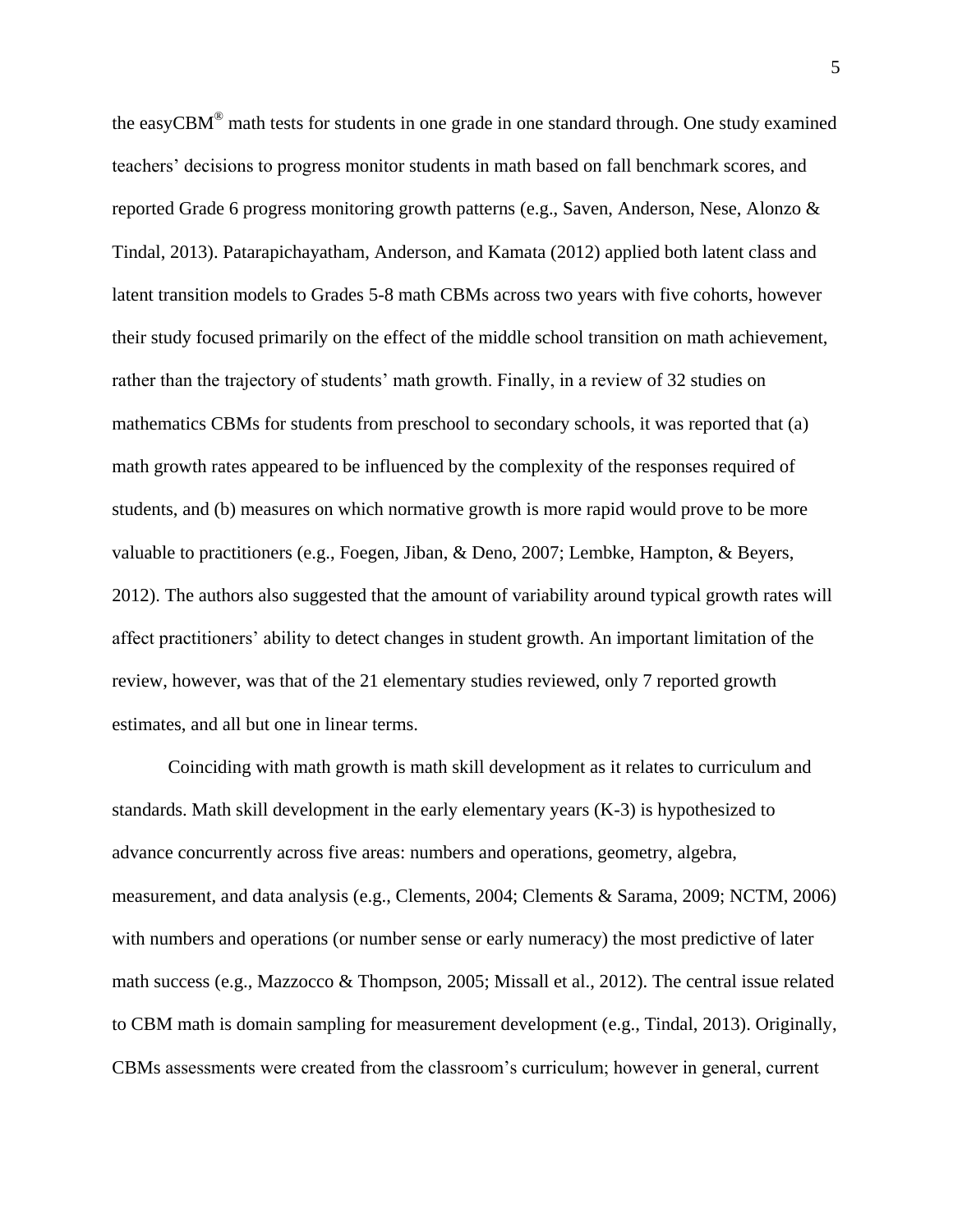CBM assessments are based on comparable alternate forms of skills to be taught over time that preview and review skills (e.g., Tindal, 2013). Thus, the domain sampling for assessment development is not pulled directly from curricular material, but rather a general representation of the academic domains that make up the learning outcomes for a particular grade.

Tindal's (2013) summary of and reflection on CBM math suggested that it is comprised of multiple domains that must be connected by research, and different than reading, these domains successively build upon each other. Understanding how knowledge and skills develop, or how learning progresses, is crucial for modifying instruction (e.g., Mosher, 2011), strengthening the relevance of assessments, and achieving mastery toward achievement goals (e.g., Saez et al., 2012). While math standards like the CCSS focus on core conceptual understandings and procedures, they do not characterize how students acquire requisite knowledge and skills and progress toward anticipated mastery (e.g., Saez, Lai, & Tindal, 2012). Curriculum standards denote grade-specific material and specific student outcomes aligned to those standards, but learning progressions map what students are expected to do at different stages of knowledge and skill acquisition and, hopefully, provide understanding for how instruction and learning interact to build that acquisition (e.g., Saez et al., 2012). The CCSS "describe performance objectives as they relate to the ability of students to represent and interpret data through measurement" (e.g., Briggs, 2013, p. 11), but do not articulate the process between those objectives. In part, learning progressions aim to understand the processes and connect assessments, and the goal of this study is to explore this area where standards, assessment, and learning (or growth) meet. To do so, we take a small piece of the across-year learning progression and model the within-year CBM math growth for students in Grade 2 in an effort to understand the relation between standards and growth.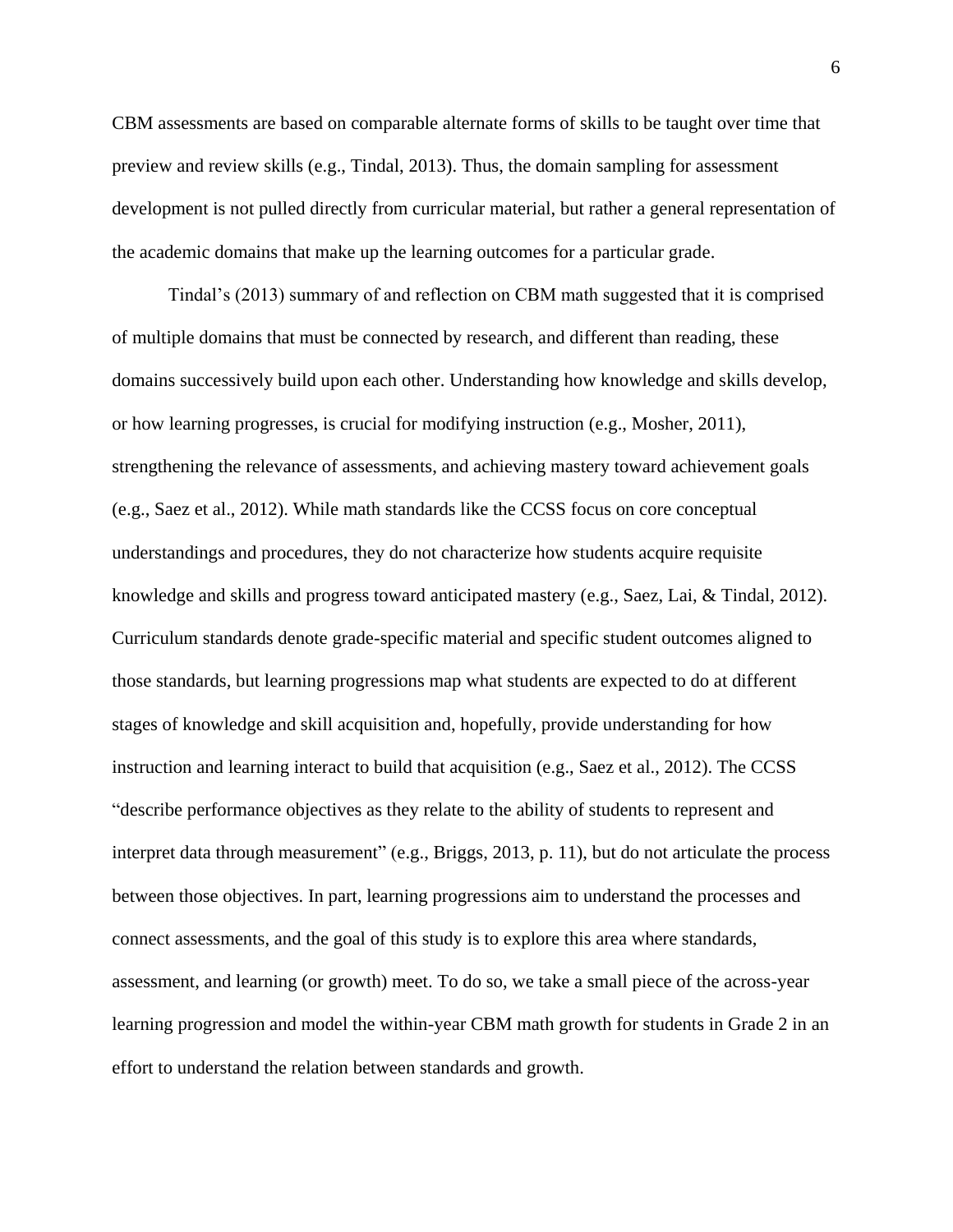The purpose of this study was to model the within-year CBM math growth of grade 2 students using a two-parameter (2PL) third-order IRT within-year growth model to explore trends in the relative contribution of math standards to the latent math construct (see *Figure* 1). Our primary research objectives were as follows: (a) report the description of the item parameters (i.e., item difficulty and item discrimination) for each standard focal point (nine) and each seasonal form (three) across the year; (b) explore the relative contribution of each Grade 2 standard to the latent math construct across the year by comparing the seasonal (fall, winter, spring) math factor loadings on the standards to examine how the standards influence math across the year; and (c) report the average within-year grade 2 math growth and its functional form.

#### **Methods**

#### **Measure and Sample**

A precursor to the CCSS (e.g., Kelley, Hosp, & Howell, 2008), the National Council of Teachers of Mathematics (NCTM) developed "focal point" standards for Grades K-8 as a precursor to the CCSS (e.g., Kelley, Hosp, & Howell, 2008). The focal points represented "a starting point in a dialogue on what is important at particular levels of instruction and as an initial step toward a more coherent, focused curriculum in this country" (e.g., NCTM, 2006, p. vii). The NCTM focal points have been adapted by several states as the basis of their state content standards in mathematics, and resemble the CCSS. For example, Table 1 depicts a comparison of the three grade 2 NCTM focal points and the four grade 2 CCSS standards. Each focal point or standard has a description, which includes a variety of interconnected concepts (see Table 1). Each also has several objectives which describe math content and process skills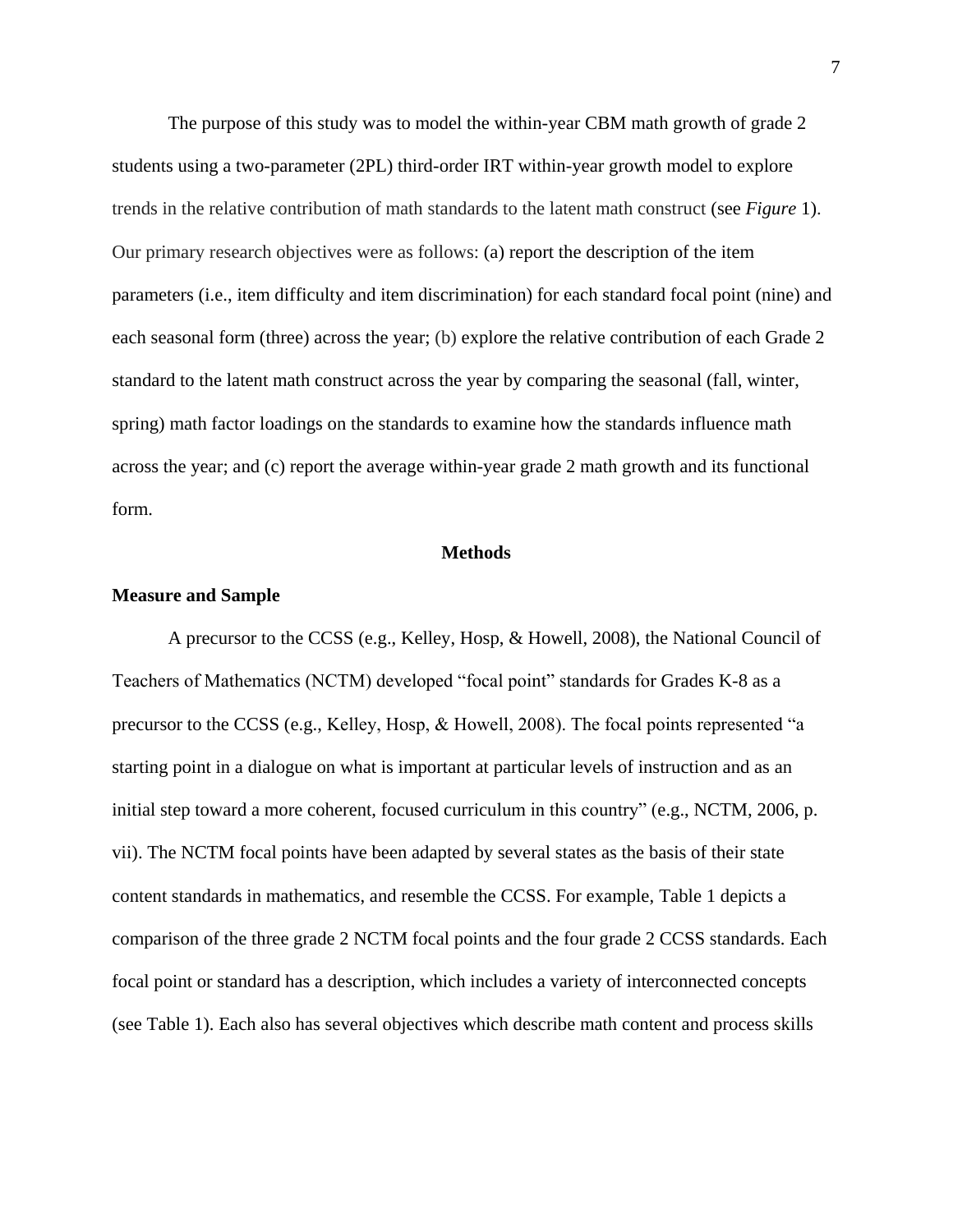which are not listed in Table 1, but do better reflect the dissimilarities between the NCTM focal point standards and the CCSS (a discussion of which is beyond the scope of this paper).

The easyCBM $^{\circledR}$  is an online benchmark and progress monitoring assessment system that provides both universal interim-screening assessments for fall, winter, and spring administration, and multiple alternate progress monitoring forms designed for use in K-8 school settings (e.g., Alonzo, Tindal, Ulmer, & Glasgow, 2006). The easyCBM® math items were developed to directly reflect the NCTM focal points (i.e., written to a particular objective within a single focal point standard) and the benchmark forms include three test types that match the NCTM curriculum focal points for each grade level. For grade 2, those test types are Numbers and Operations (N), Numbers and Operations and Algebra (A), and Measurement (M). In general, numbers and operations encompasses number knowledge, verbal counting, basic calculation, and quantity comparisons; algebra encompasses skills related to identifying patterns and bringing organization and predictability to unorganized situations; and measurement encompasses the identification of quantifiable attributes and comparing objects using the attributes (e.g., Missall, Mercer, Martinez, & Casebeer, 2012).

The three easy $CBM^{\circledast}$  benchmark screening tests administered to all students in a school in the fall, winter, and spring are comprised of 45 items across all three focal points (e.g., Alonzo & Tindal, 2012), with each focal point representing approximately one-third of all items. The data was collected in the fall, winter, and spring of the 2011–2012 school-year, and Grade 2 students with complete three benchmark measure data were included in the analysis (*n =*  17,816). The easyCBM<sup>®</sup> math benchmark measures were developed to be of equivalent difficulty. Using the results of Rasch analyses, items were selected items to use in the creation of multiple equivalent forms for progress monitoring appropriate for use with students in Grade 2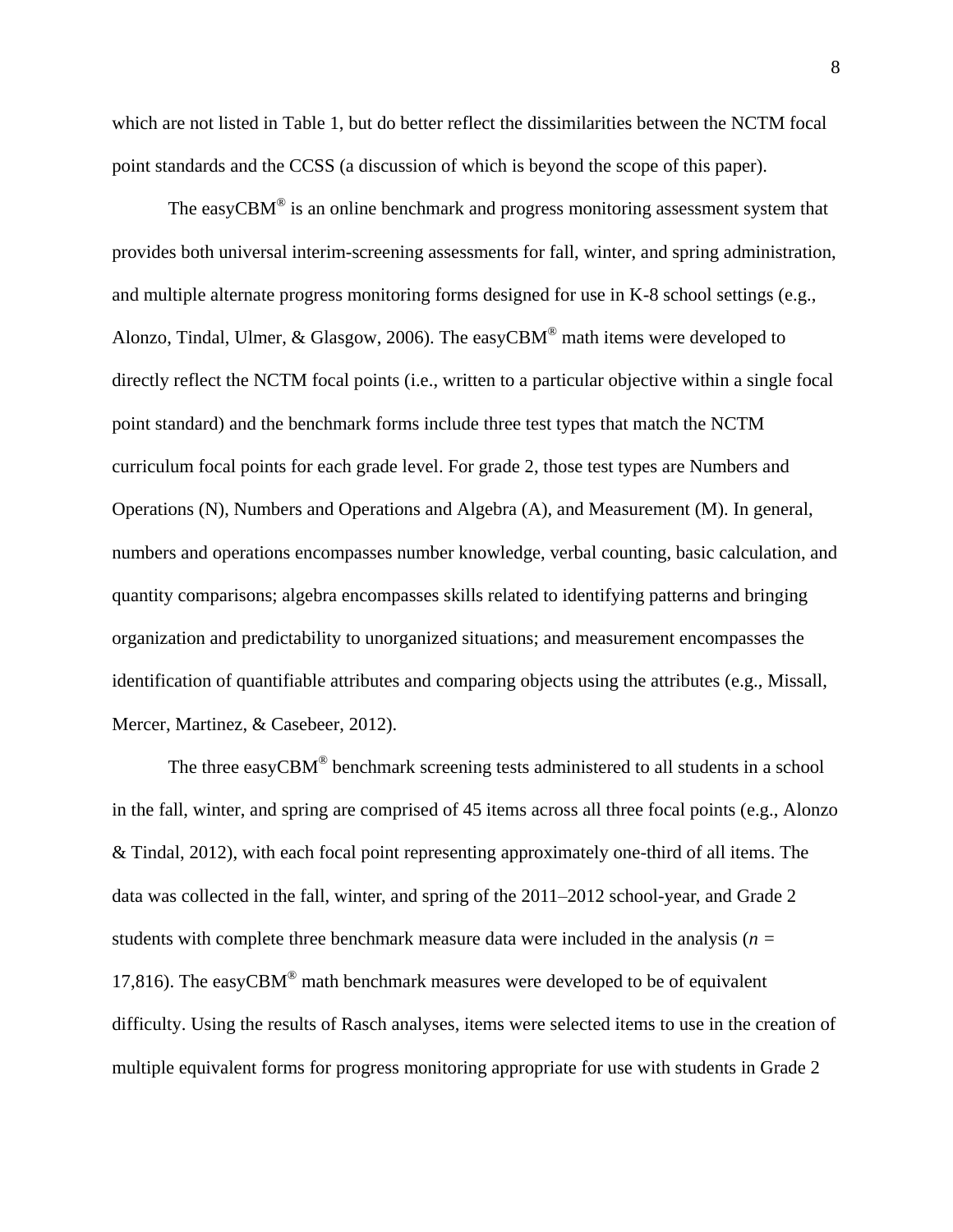(Alonzo & Tindal, 2009). All alternate forms were of comparable difficulty as determined by the mean measure of the items on each form (e.g., Alonzo & Tindal, 2009).

#### **Modeling**

A 2PL third-order estimated time score item response theory growth model was applied in this study (Figure 1). The three focal points were (a) Number and Operations (N), (b) Measurement (M), and (c) Numbers and Operations and Algebra (A) were the first-order factors of the fall (F), winter (W), and spring (S) latent factors, which were the second-order factors. By applying this model we obtained the intercept (I), or fall initial status, and the within-year slope (S), as well as factor loadings for each focal points at each season. In addition, we obtained not only within-year growth information, but also the quality of each item (item difficulty and item discrimination) within each focal point, the quality of each focal point within each season (factor loadings), and the quality of each measure (fall, winter, and spring) across year. All parameters were estimated with the Mplus 7.0 (Muthén & Muthén, 1998-2012) software using the Bayesian estimator.

Regarding the model specification, for the first order, the loading of the first item in each focal point is set to be 1.0 as scale identification. The remaining loadings are freely estimated. For identification of the mean structure, one measure intercept, the threshold for the first item in each focal point is set to zero as suggested by Bollen and Currna (2006) Sayer and Cumsille (2001), and Serrano (2010). The remaining intercepts are freely estimated. For the second order, the loading of the first focal point in each measure is also set to be 1.0 as scale identification. The intercepts of fall, winter, and spring are constrained to be zero, as is standard practice in a firstorder latent growth model. Regarding the third order, the intercept loadings of fall, winter, and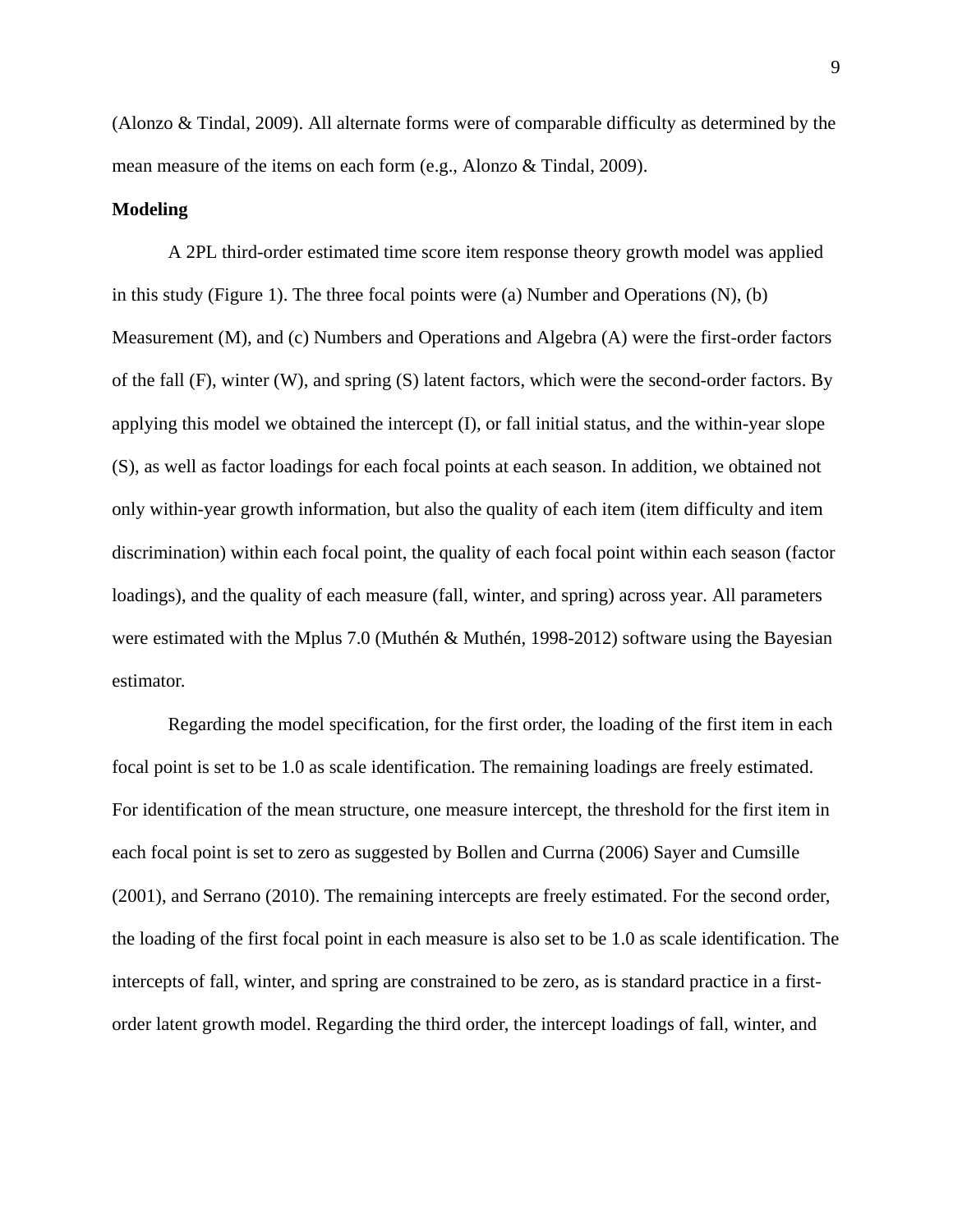spring are constrained to be 1.0, and the slope loadings of fall and winter are constrained to be zero and 1.0, whereas the slop of spring is freely estimated to allow for nonlinearity.

### **Results**

#### **Descriptive Results**

Table 2 shows observed mean and standard deviation of total score of each measure. The mean scores of fall, spring, and winter measures were 24.66, 31.17, and 34.69 respectively, indicating a positive within-year average growth trajectory across the three testing occasions. The mean difference between winter and fall total scores was larger than the mean difference between spring and winter total scores (6.51 vs. 3.52), indicating these particular students had on average a higher growth rate from fall to winter than from winter to spring. In other words, these students developed their math skill proficiency more rapidly from fall to winter than from winter to spring. This result demonstrated that the within-year growth in this study was not linear. Thus, we applied the estimated time score growth model in this study to allow for nonlinearity in the growth model. Given the nature of data and the mean of total raw scores, although we did not test the linear growth model, we assumed the estimated time score growth model would fit our data better than a linear growth model.

Table 3 shows the observed mean and standard deviation of total scores for each focal point within each measure. The mean of all three focal points within fall measure were quite similar – 8.73, 8.17, and 7.76 for numbers and operations (N), measurement (M), and numbers, operations, and algebra (A), respectively, indicating students had relatively similar scores across all three focal points in fall. Regarding the winter measure, the mean of numbers and operations (N) and numbers, operations, and algebra (A) were 11.06 and 11.50, indicating students had similar scores across both focal points, but the mean of measurement (M) (8.60) was slightly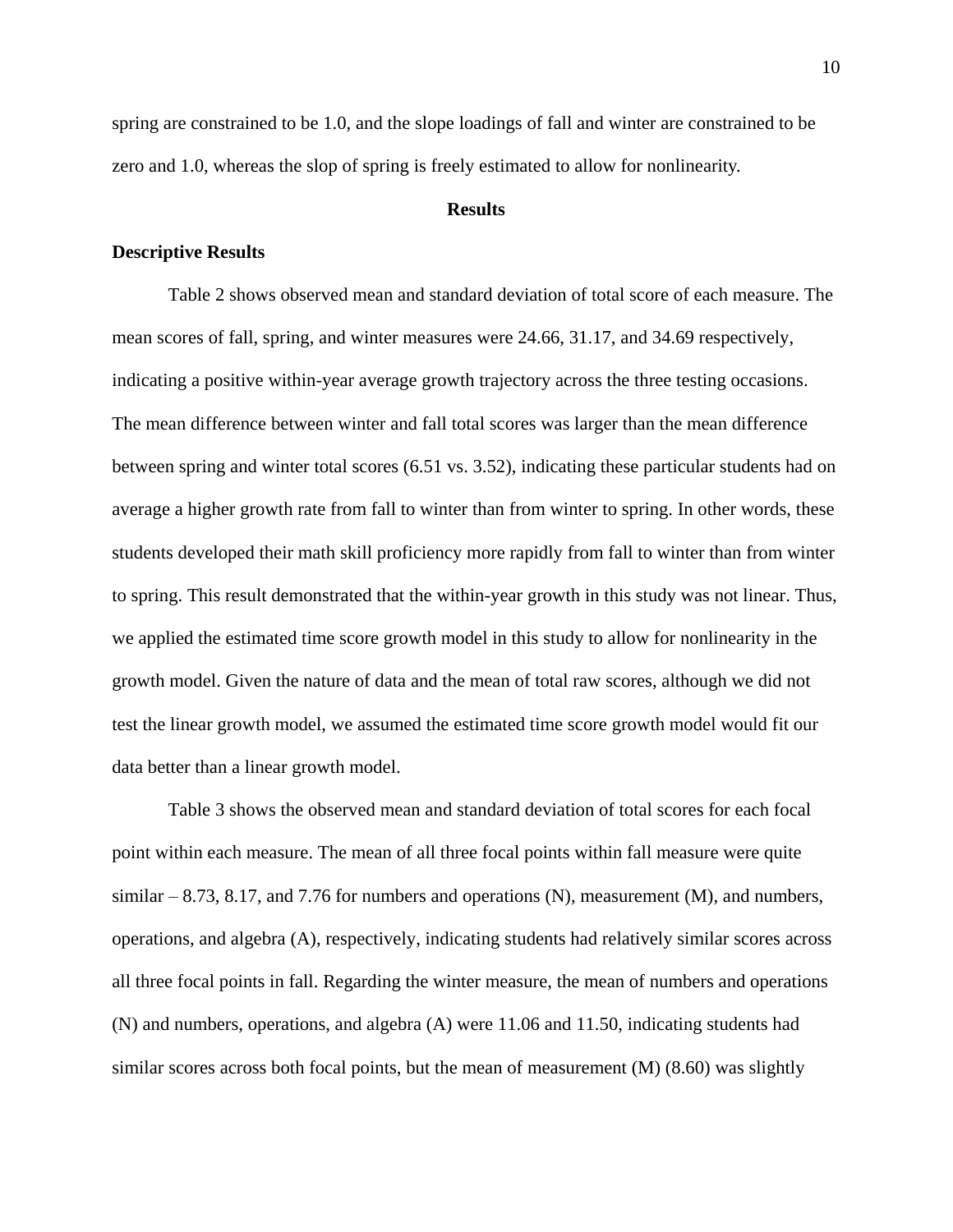lower. It could be interpreted that items in this focal point might be more difficult or function poorly in terms of the discriminating power; however, given the fact that the measurement (M) focal point had only 14 items, whereas the numbers, operations, and algebra (A) and the numbers and operations (N) focal points had 16 and 15 items respectively, the difference in students' mean scores is difficult to interpret. The mean of all three focal points within spring measure were relatively similar. They were 10.77, 12.40, and 11.53 for numbers and operations (N), measurement (M), and numbers, operations, and algebra (A), respectively, indicating students had relatively similar scores across all three focal points in spring measure.

Table 4 shows the correlations between total score of each focal point and total score of each measure. Overall, the correlations ranged from .80-.89, indicating moderate to high correlations. The correlations between three fall focal points and the fall measure ranged from .81 to .84, indicating strong relations. And correlations between three winter focal points and the winter measure and between three spring focal points the spring measure ranged from .84 to .89 and .80 to .86, respectively. The correlations between the focal points across the year ranged from .38 to .63, indicating moderate relations between focal point across year. Finally, the correlations between the seasonal measures ranged from .65 to .77, indicating relatively high correlations between measures.

#### **Model Analyses**

Several models were preliminary explored before we fit our final model, including: a linear growth of observed total scores; a 2PL first-order CFA for each focal point within each seasonal measure; a 2PL first-order CFA for each seasonal measure; a 2PL second-order CFA for each seasonal measure; a 2PL second-order CFA for all three seasonal measures simultaneously; and a the 2PL second-order CFA for all three seasonal measures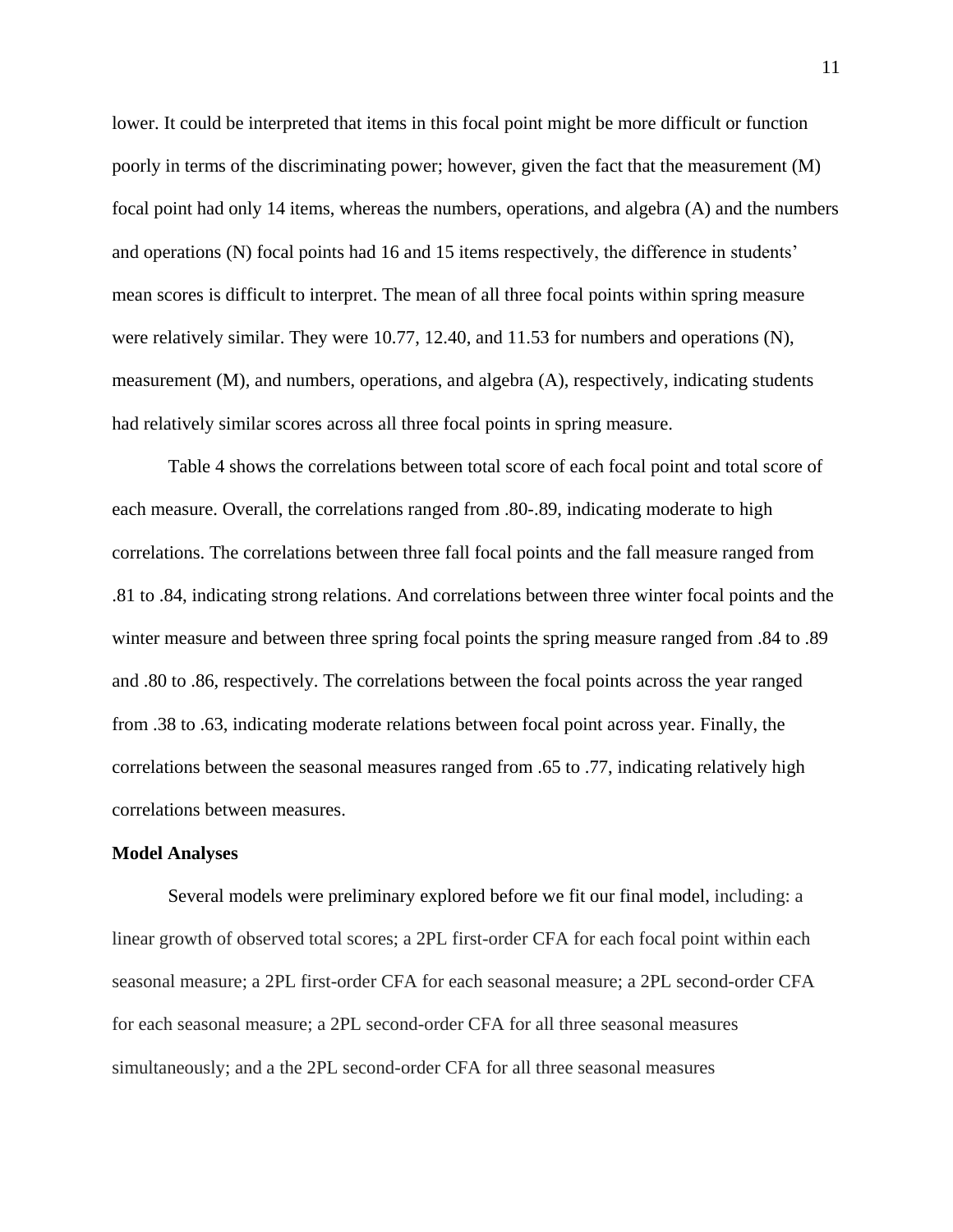simultaneously with regression effects between measures. Overall, results showed acceptable fit and reasonable parameter estimates. We reported only results of the 2PL third-order estimated time score IRT growth model here.

**First objective: Item parameters**. All item discriminations and item difficulties were converted by using marginal standardized factor (Kamata & Bauer, 2008). The marginal standardized factor of item discrimination can be written as  $\alpha_i = \frac{1}{(1 - \lambda_i^2)^{1/2}}$ *i i i*  $\lambda$ .  $\alpha_i = \frac{1}{(1 - \lambda_i)}$  $=$  $\frac{1}{(1-\lambda_i^2)^{1/2}}$ , where  $\lambda_i$  is the standardized loading for item *i*. The marginal standardized factor of item difficulty can be written as  $\beta_i = \frac{1}{(1 - \lambda_i^2)^{1/2}}$ *i i i*  $\beta_i = \frac{-\tau}{\tau_i - \tau_i}$  $\lambda$ :  $\overline{\phantom{a}}$ =  $\frac{1}{(1-\lambda_i^2)^{1/2}}$ , where  $\tau_i$  is the standardized threshold for item *i*.

Results showed that all item difficulty parameters were in the range of [-2.85, 1.00], indicating a reasonable, if low, range of item difficulties across measures (Table 5). That is, results suggested that most of items were relatively easy. The average item difficulty across seasons was -0.12 (*SD=*0.52) for fall, -0.88 (*SD=*0.80) for winter, and -0.59 (*SD=*0.90) for spring. Thus, on average, the fall measure was the most difficult, followed by spring, and then winter.

The item discriminations were generally high with a range of [0.03, 3.63], indicating the items within each focal point were of good quality (Table 6); however, few items were identified as needing improvement. Such items from the fall measure included items 4 (*r* = .03), and 13 (*r* =. 14) within the Number and Operations (N) focal point, item 4 (*r* = .13) within Measurement (M), and item 5  $(r = .12)$ , item 10  $(r = .03)$ , and item 12  $(r = .11)$  within the Number and Operations and Algebra (A) focal point. The test developers might need to make decisions about these items whether they need to be revised or removed from the measure. The average item discrimination across seasons was 0.51 (*SD=*0.28) for fall, 1.02 (*SD=*0.75) for winter, and 0.89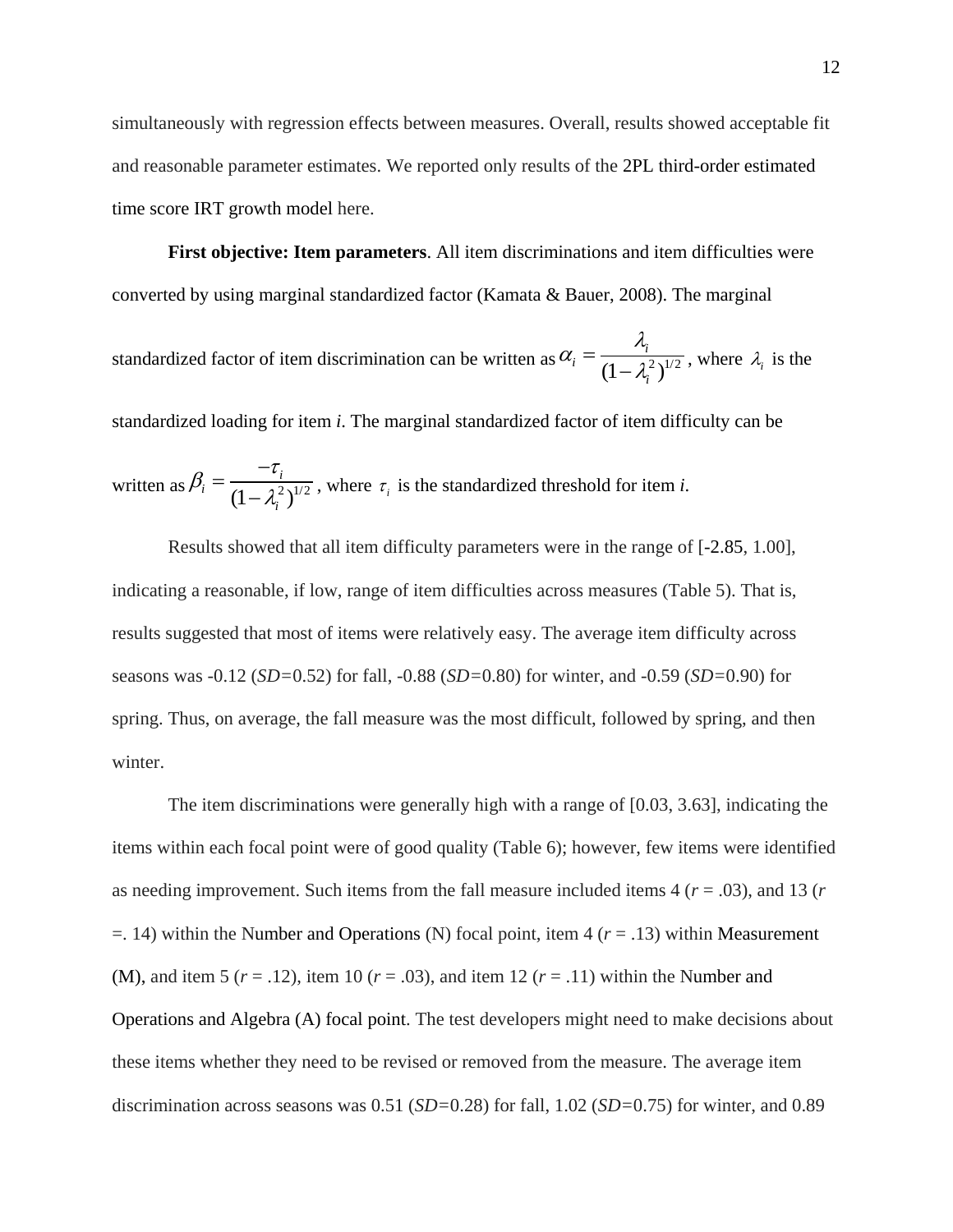(*SD=*0.39) for spring. Thus, on average, the winter measure had the best item discrimination, followed by spring, and then fall.

**Second objective: seasonal factor loadings.** Overall, results demonstrated that each focal point has a strong relation with each measure across the year. It indicates the relative contribution of each grade 2 standard to the latent math construct (fall, winter, and spring) across the year. Given the residual variance estimates, the fall measure explained 83%, 91%, and 99% of the variance in students' responses to the Number and Operations (N), Measurement (M), and Number and Operations and Algebra (A) focal points respectively. The winter measure explained 76%, 94%, and 87% of the variance in students' responses to the Number and Operations (N)), Measurement (M), and Number and Operations and Algebra (A) focal points respectively, and the spring measure explained 71%, 78%, and 91% of the variance respectively.

Standardized factor loadings for the fall latent factor and the Number and Operations (N), Measurement (M), and Number and Operations and Algebra (A) focal points were .90, .92, and .90, respectively. Using Bayesian estimation, we compared these parameters using their credible intervals such that if the 95% credible intervals of two parameters do not overlap, we concluded that the parameters were meaningfully different. Thus, for the fall standardized factor loadings, the Measurement (M) loading was meaningfully greater than both the Number and Operations (N) and Number and Operations and Algebra (A) loadings, which were not different from each other. For the winter standardized factor loadings, the Number and Operations (N) loading (.84), was meaningfully less than that for Measurement (M) (.90), which was in turn meaningfully less than that for Number and Operations and Algebra (A) (.92). And similarly for the spring standardized factor loadings, the Number and Operations (N) loading (.82), was meaningfully less than that for Measurement (M) (.86), which was in turn meaningfully less than that for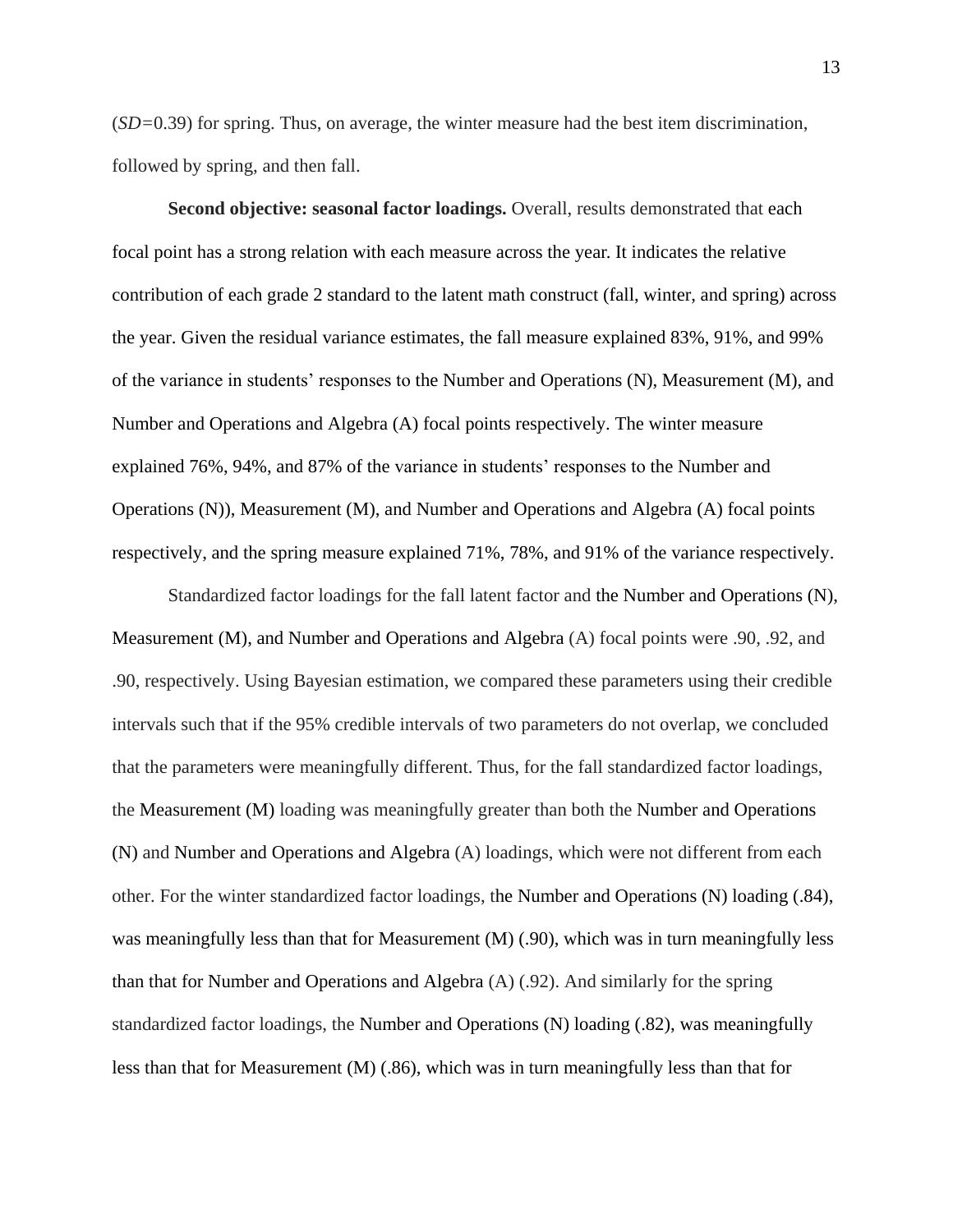Number and Operations and Algebra (A) (.89). Thus, the results of the relative contribution of each Grade 2 standard to the within-year seasonal latent math constructs indicated that the Measurement (M) mattered most in fall, and the Number and Operations and Algebra (A) mattered most in winter and spring, followed by the Measurement (M). Overall, the Number and Operations (N) focal point meant less to the Grade 2 latent math factor across the year.

Comparing the focal point factor loadings across seasons, the influence of Number and Operations (N) on math steadily decreased across the year, with a meaningful decrease from fall to winter, and a decrease from winter to spring. The influence of Measurement (M) on math also steadily decreased across the year, with a meaningful decrease from fall to winter from winter to spring. The trend for the Number and Operations and Algebra (A) is less clear, with a meaningful increase from fall to winter, and a meaningful decrease from winter to spring.

**Objective three: growth trajectory.** The estimated means of the Number and Operations (N), Measurement (M), and Number and Operations and Algebra (A) latent factors for fall were .52, .50, and .16, respectively, for winter were 1.53, 1.04, and 1.69, and for spring were 1.85, 1.90, and 1.39. The means increased across nine focal points across a year. Overall, the means for each focal point increased across the seasons, with the exception of the Number and Operations and Algebra (A), which, like the factor loading results described above, increased from fall to winter but decreased from winter to spring. In general, these results were consistent with the observed means total scores of each focal point.

The estimated trajectory mean for the intercept was  $0.52$  (variance  $= 0.55$ ) and for the slope was 1.00 (variance  $= 0.05$ ). The estimated time score for the spring factor loadings on the slope factor (1.32), so the model demonstrated nonlinear growth, with greater gains from fall to winter than winter to spring. Given the trajectory and the estimated time score estimates, the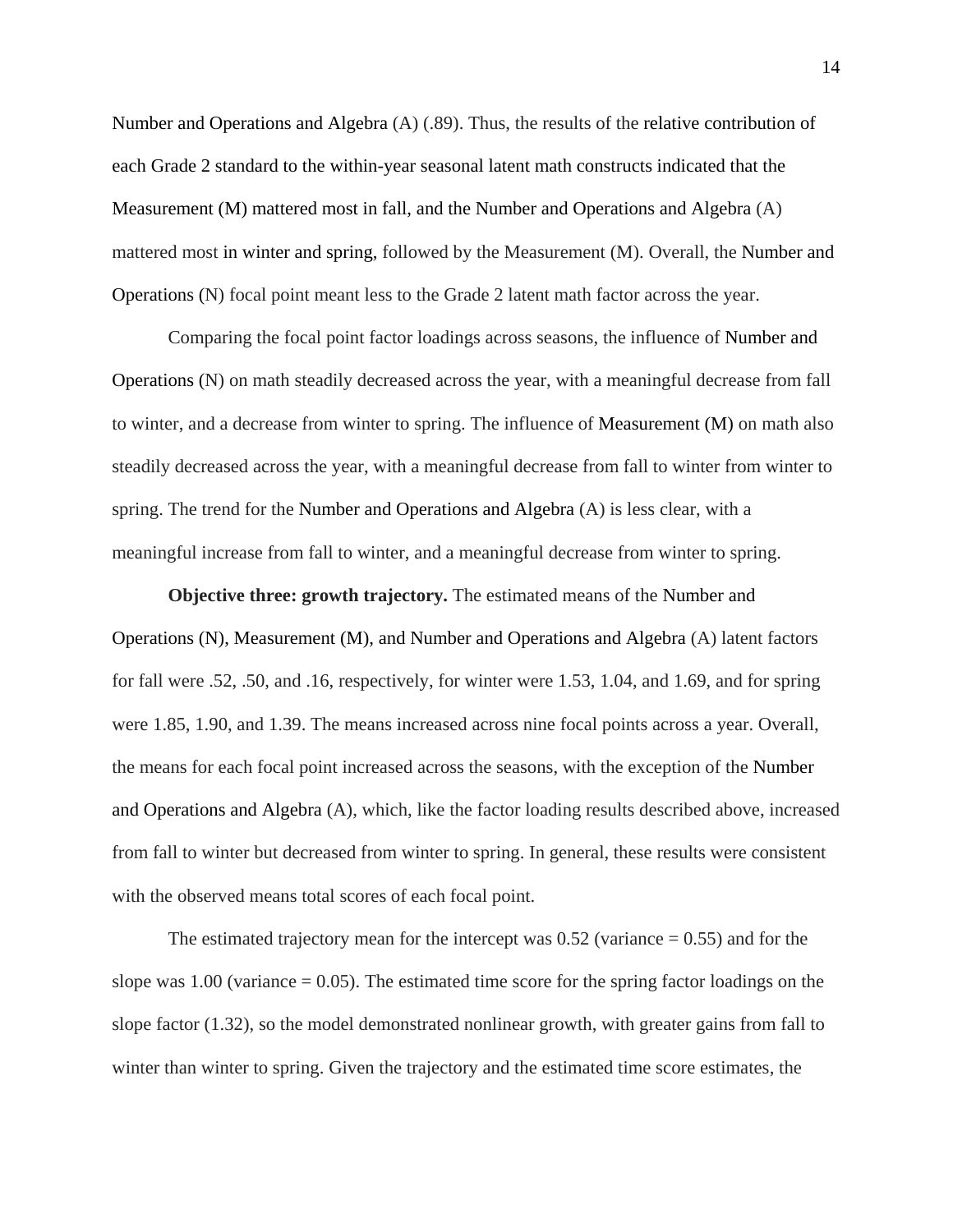estimated means of the fall, winter, and spring latent factors were 0.52, 1.53, and 1.85, respectively, indicating increasing growth rate across a year but a higher growth rate from fall to winter than from winter to spring. It indicated that students developed their math ability faster from fall to winter than from winter to spring. Moreover, it demonstrated that on average these grade 2 students had positive non-linear growth trajectory across the year.

### **Discussions**

In response to our research objectives, our results demonstrated that (a) on average, the fall measure was the most difficult, followed by spring, and then winter; (b) Measurement (M) had the strongest relation to the Grade 2 latent math factor in fall, Number and Operations and Algebra (A) had the strongest relation to math in winter and spring, followed by Measurement (M), and Number and Operations (N) in general had the weakest relation to math across the year; and (c) the average Grade 2 math trajectory demonstrated increasing growth rate across the year but a higher growth rate from fall to winter than from winter to spring. We address these objectives and results in this discussion.

In general, all nine focal points and three seasonal measures appeared to function well in terms of item difficulties and discriminations; however, a few items may need to be revised. Our IRT results suggested that most of easyCBM<sup>®</sup> math items were relatively easy (Table 5), a finding which was expected based on the design of the measure. The easy $CBM^{\circledast}$  math items were developed to target the grade-level content standards in a way that would render them accessible to a wider range of student ability than might be typically expected of assessment items (e.g., Alonzo & Tindal, 2009). In other words, these measures were designed to better capture the proficiency and thus growth of low-achieving students by presenting items that would be more accessible to these students. Accordingly, our results also showed that on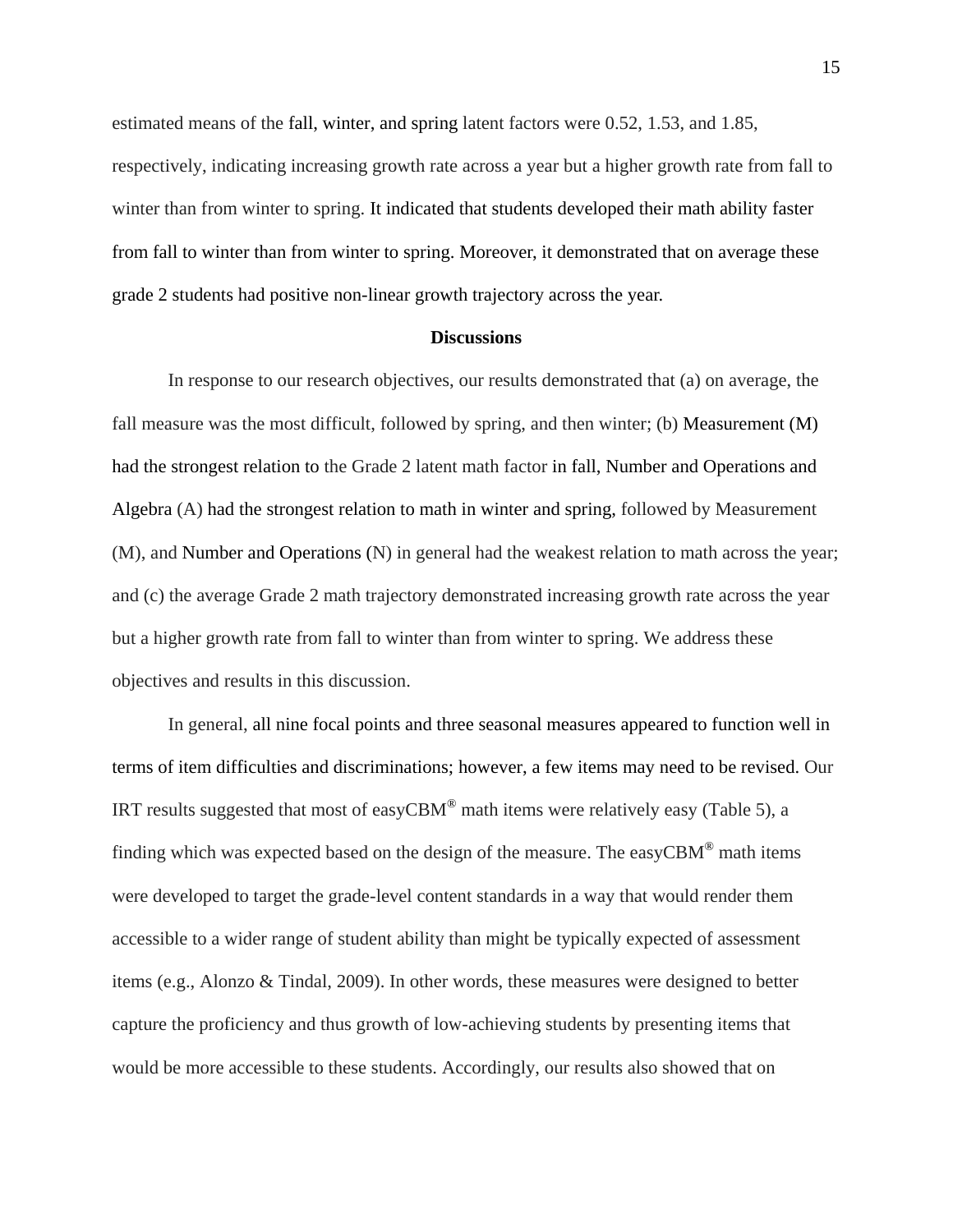average, the winter measure (the least difficult) had the best item discrimination, followed by spring, and then fall (most difficult). This finding is intuitive given that less difficult the measure for the average student, the better it discriminates those low-achieving students whom by design would not have the requisite math skills. The more difficult the measure, the more opportunity for average students to get an item incorrect, and for below-average students to guess an item correctly.

In response to our second object, the results of the relative contribution of each Grade 2 standard to the within-year seasonal latent math constructs indicated that Measurement (M) mattered most to the Grade 2 latent math factor in fall, and Number and Operations and Algebra (A) mattered most in winter and spring, followed by Measurement (M). In general, the Number and Operations (N) focal point meant to latent math across the year. These findings lay the foundation for future exploration of how these math measures reflect learning progressions, if at all. It may be that these factor loadings simply represent the instructional focus and curricular activities as planned across the year. A longitudinal growth model of the focal points across many grades may help connect learning/curriculum theory about learning progressions and psychometric models that allow diagnostic inferences about learning progressions (e.g., Briggs, 2013).

On average, students had a positive math trajectory growth across the year with a steeper growth rate from fall to winter than from winter to spring. In general, this nonlinear, decreasing within-year finding is consistent with recent CBM benchmark research in reading (e.g., Christ, Silberglitt, Yeo, & Cormier, 2010; Nese, Biancarosa, Anderson, Lai, Alonzo, & Tindal, 2012; Nese, Biancarosa, Cummings, Kennedy, Alonzo, & Tindal, 2013) and contributes to the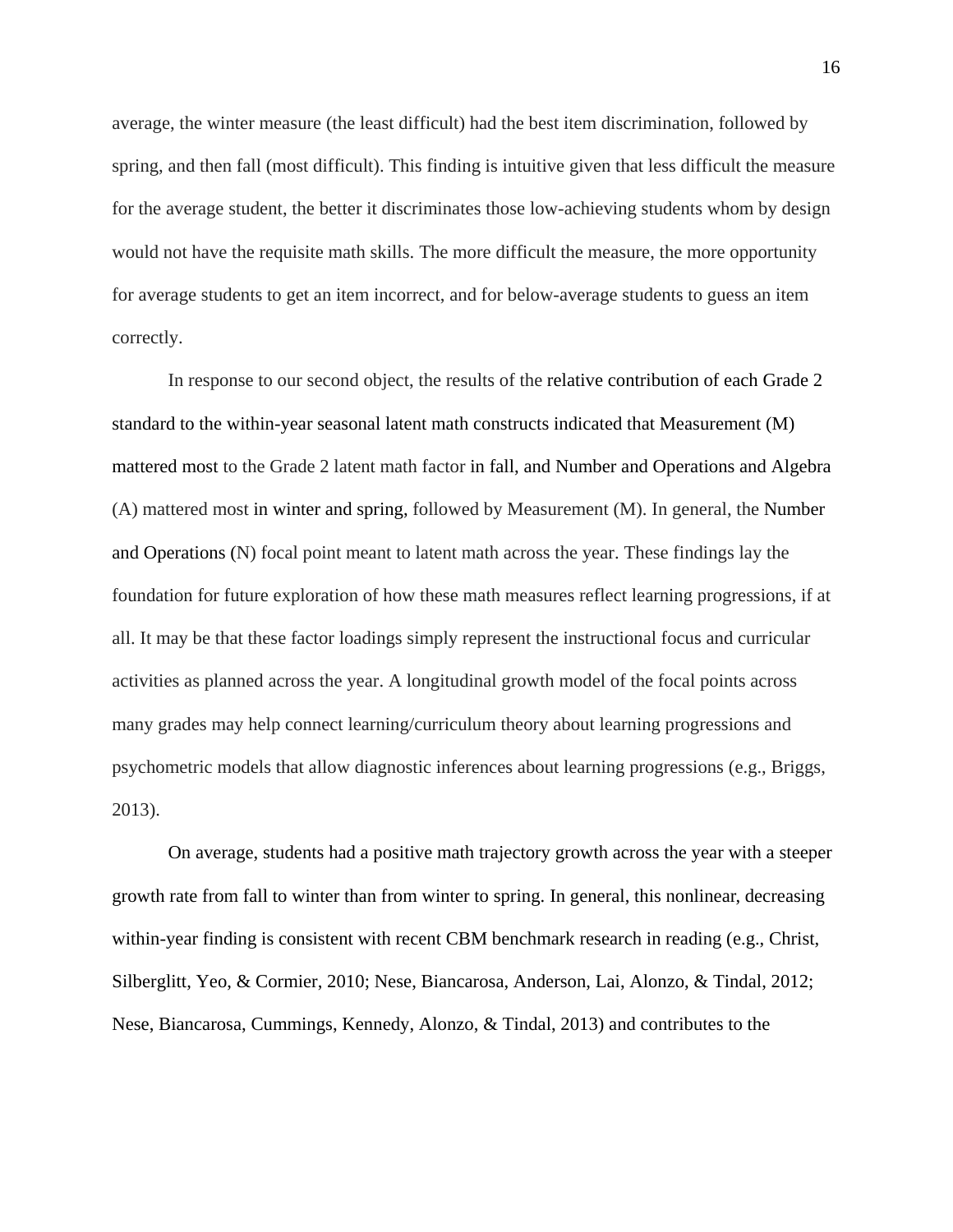hypothesis that students developed their math ability faster from fall to winter than from winter to spring.

A similar trend can be observed in the factor loadings of the seasons on Number and Operations and Algebra (A), which had a meaningful increase from fall to winter, and a meaningful decrease from winter to spring, and on the focal point means for the Number and Operations and Algebra (A) across time, which increased from fall to winter but decreased from winter to spring. The influence of the Number and Operations and Algebra (A) focal point may have had a strong influence on our growth estimates; that is, the latter may in fact be an artifact of the former.

Finally, the benchmark measures were designed to be of equivalent difficulty such that student growth could be measured and interpreted in meaningful ways. Our results showed that on average, the fall measure was the most difficult, followed by spring, and then winter. This finding is difficult to explain in terms of application and methods, in that we would expect the forms to be of equivalent difficulty across the year based on the design and development, but also model specification. The fact that the measures are not of equivalent difficulty might suggest that they are not scaled correctly in our model. This is an issue that we intend to further with simulation studies, as it casts a shadow of uncertainty across all our results.

These results offer only a preliminary, *post hoc* examination of math growth as it relates to standards-based assessment as it relates to learning. This study was intended as a starting point for a research agenda that examines this same relation longitudinally across grades as students' progress on the learning continuum and standards merge into learning progressions. The longterm goals of such research are to create research-based learning continua to help analyze or plan general sequencing of curriculum and to inform CBM assessments along the learning continuum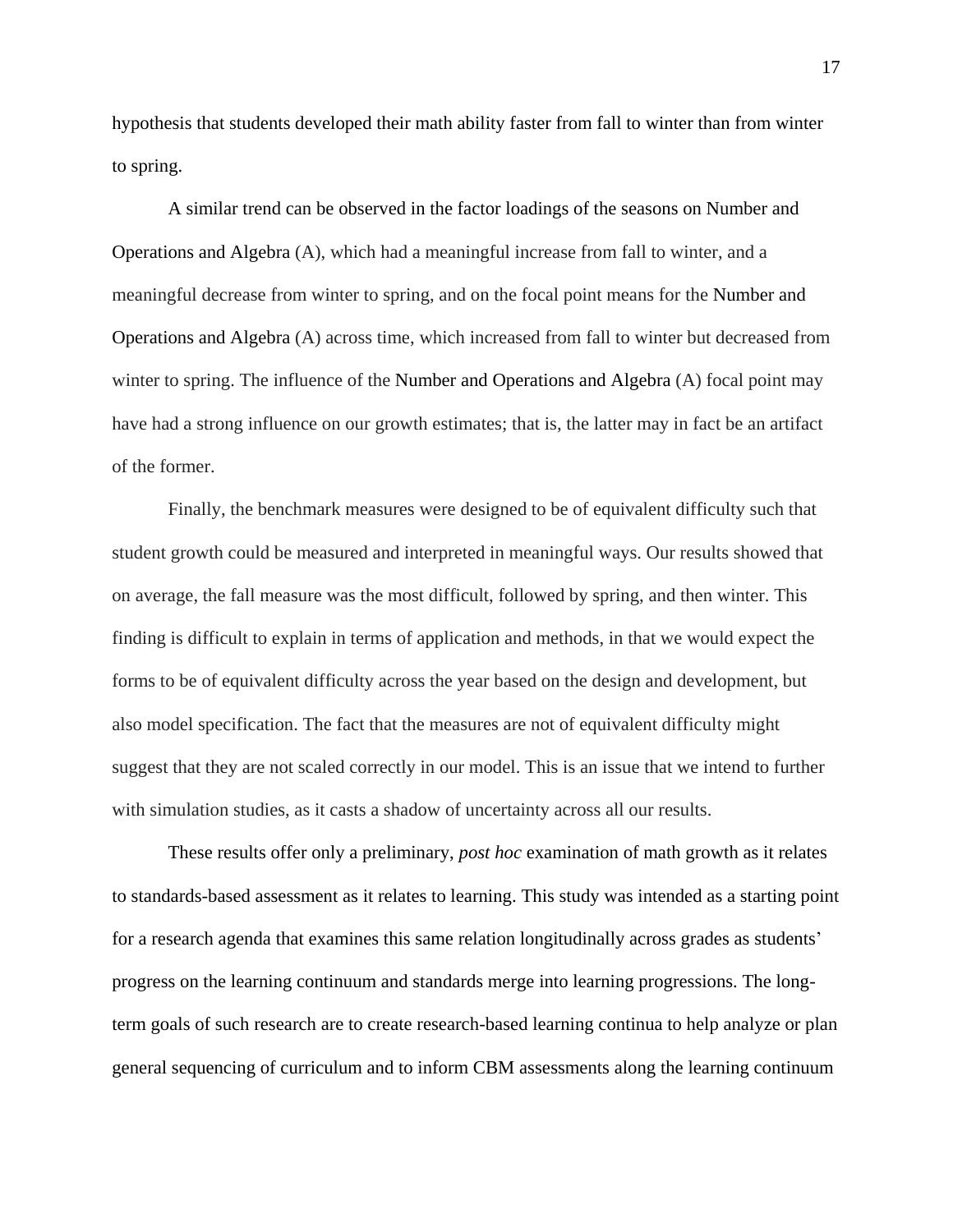that can assist progress monitoring during the school year (e.g., Hess, 2010). Since we used only Grade 2 data, one limitation could be the limitation of the generalizability of the result. It would be interesting to further study students' longitudinal math growth across the K-8 grade levels, and to explore a growth mixture models (GMM) to support this study. Also, the choice of estimator is another interesting topic to further explore.

In conclusion, these results have implications for teachers' understanding of developing math skills, and have the potential for informing learning progressions and providing applied researchers with different growth modeling techniques. Additionally, the developers of easyCBM<sup>®</sup> math may use these results to help improve future math item writing, and potentially to modify the current tests to improve functioning.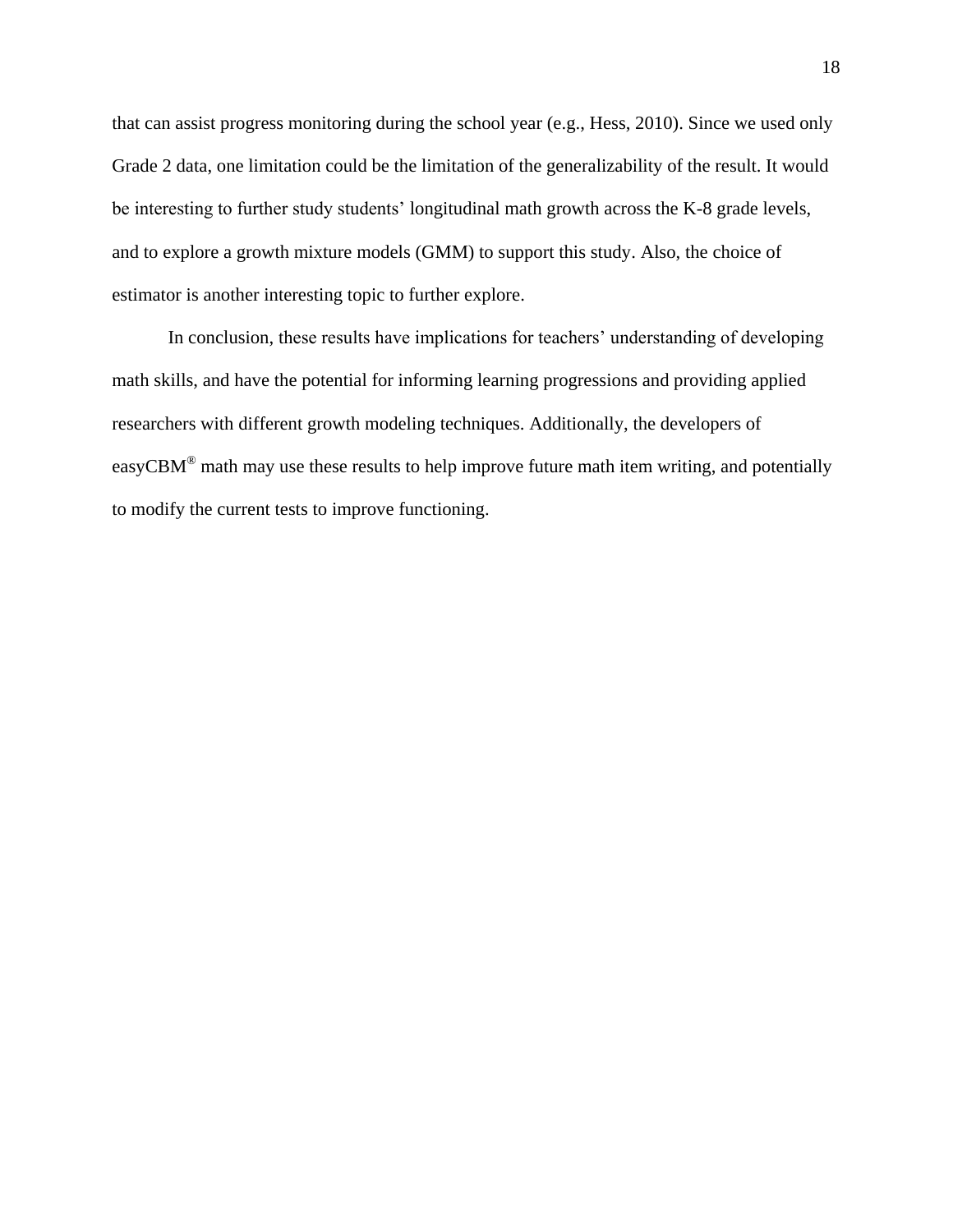#### **References**

- Alonzo, J., & Tindal, G. (2009). *The development of K-8 progress monitoring measures in mathematics for use with the 2% and general education populations: Kindergarten* (Technical Report No. 0921). Eugene, OR: Behavioral Research and Teaching, University of Oregon.
- Alonzo, J., & Tindal, G. (2012, April). *Teachers' manual for regular easyCBM: Getting the most out of the system*. University of Oregon.
- Alonzo, J., Tindal, G., Ulmer, K., & Glasgow, A. (2006). easyCBM® online progress monitoring assessment system. http://easycbm.com. Eugene, OR: University of Oregon, Behavioral Research and Teaching.
- Anderson, D., & Irvin, P. S. (2012). *Within-year growth in math: Implications for RTI and school accountability.* Manuscript in preparation.
- Burns, M., VanDerHeyden, A., & Jiban, C. (2006). Assessing the instructional level for mathematics: A comparison of methods. *School Psychology Review, 35*, 401-418.
- Briggs, D. (2013, winter). Interview with Professor Derek Briggs: Learning progressions. *D'News, 22(2).* Retrieved from http://www.aera.net/Portals/38/docs/Divisions/DivisionD/AERA%20D-News%20Winter%202013\_Final.pdf
- Christ, T., Sculin, S., Tolbize, A., & Jiban, C. (2008). Implication of recent research: Curriculum-based measurement of math computation. *Assessment for Effective Intervention, 33*, 198-205. doi: 10.1177/1534508407313480.
- Christ, T. J., Silberglitt, B., Yeo, S., & Cormier, D. (2010). Curriculum-based measurement of oral reading: An evaluation of growth rates and seasonal effects among students served in general and special education. *School Psychology Review*, *39*, 447-462.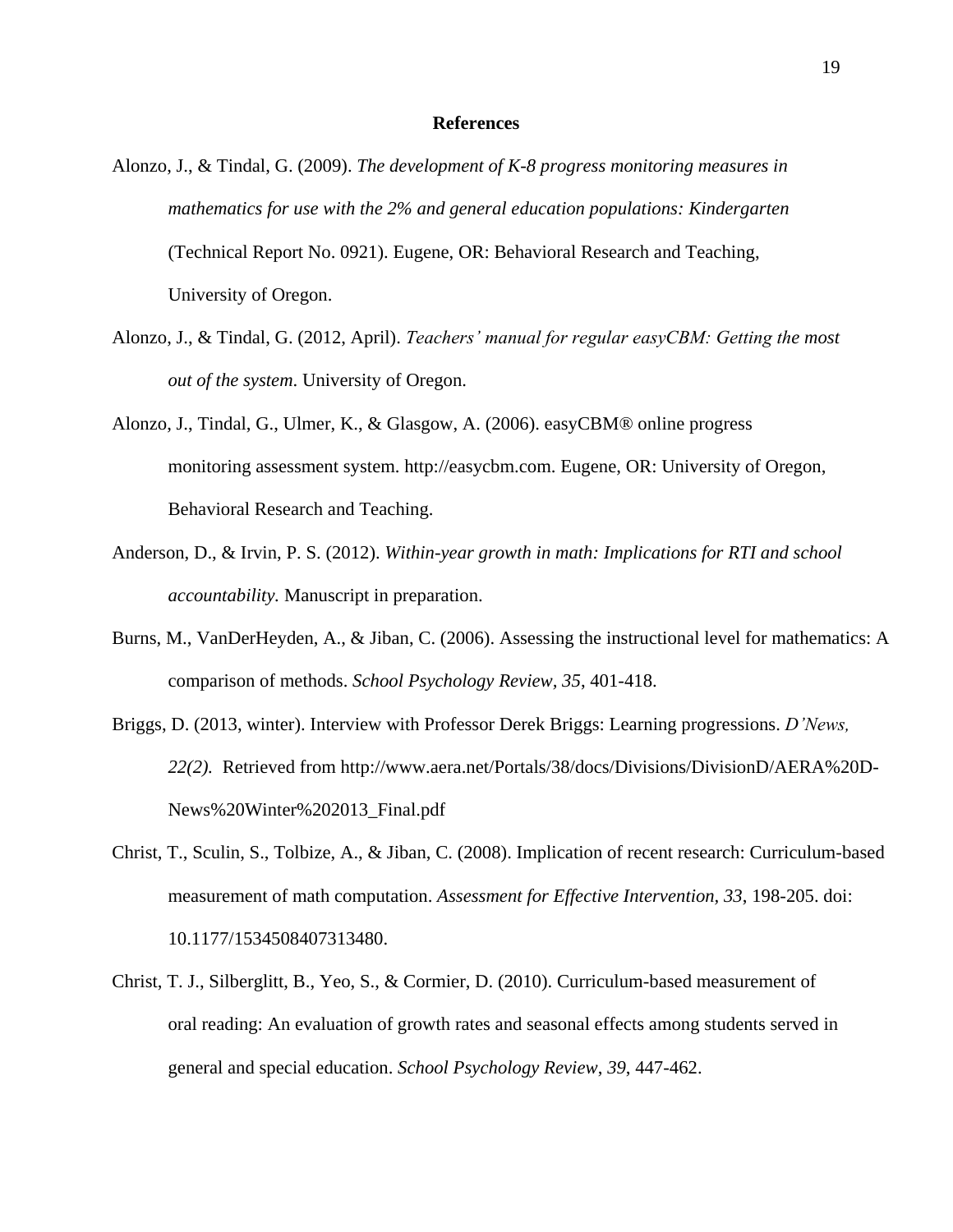- Christ, T., & Vining, O. (2006). Curriculum-based measurement procedures to develop multipleskill mathematics computation probes: Evaluation of random and stratified stimulus-set arrangements. *School Psychology Review, 35*, 387-400.
- Clements, D. H. (2004). Major themes and recommendations. In D. H. Clements and J. Sarama (Eds.), *Engaging young children in mathematics: Standards for early childhood Mathematics education* (pp. 7–76). Mahwah, NJ: Lawrence Erlbaum.
- Clements, D. H., & Sarama, J. (2009). *Learning and teaching early math: The learning trajectories approach.* Florence, KY: Routledge
- Deno, S. (2003). Developments in curriculum-based measurement. *The Journal of Special Education, 37*, 184-192. doi: 10.1177/00224669030370030801
- Deno, S., Marston, D., & Tindal, G. (1985). Direct and frequent curriculum-based measurement: An alternative for educational decision making. *Special Services in the Schools, 2*, 5-27.
- Foegen, A., Jiban, C., & Deno, S. (2007). Progress monitoring measures in mathematics: A review of the literature. *The Journal of Special Education, 41*, 121-139. doi: 10.1177/00224669070410020101.
- Fuchs, L. S. (2004). The past, present, and future of curriculum-based measurement research. *School Psychology Review, 33*, 188-192.
- Fuchs, D., & Fuchs, L. S. (2006). Introduction to responsiveness-to-intervention: What, why, and how valid is it? *Reading Research Quarterly, 4*, 93–99.
- Fuchs, L., Fuchs, D., Compton, D., Bryant, J., Hamlett, C., & Seethaler, P. (2007). Mathematics screening and progress monitoring at first grade: Implications for responsiveness to intervention. *Exceptional Children, 73*(3).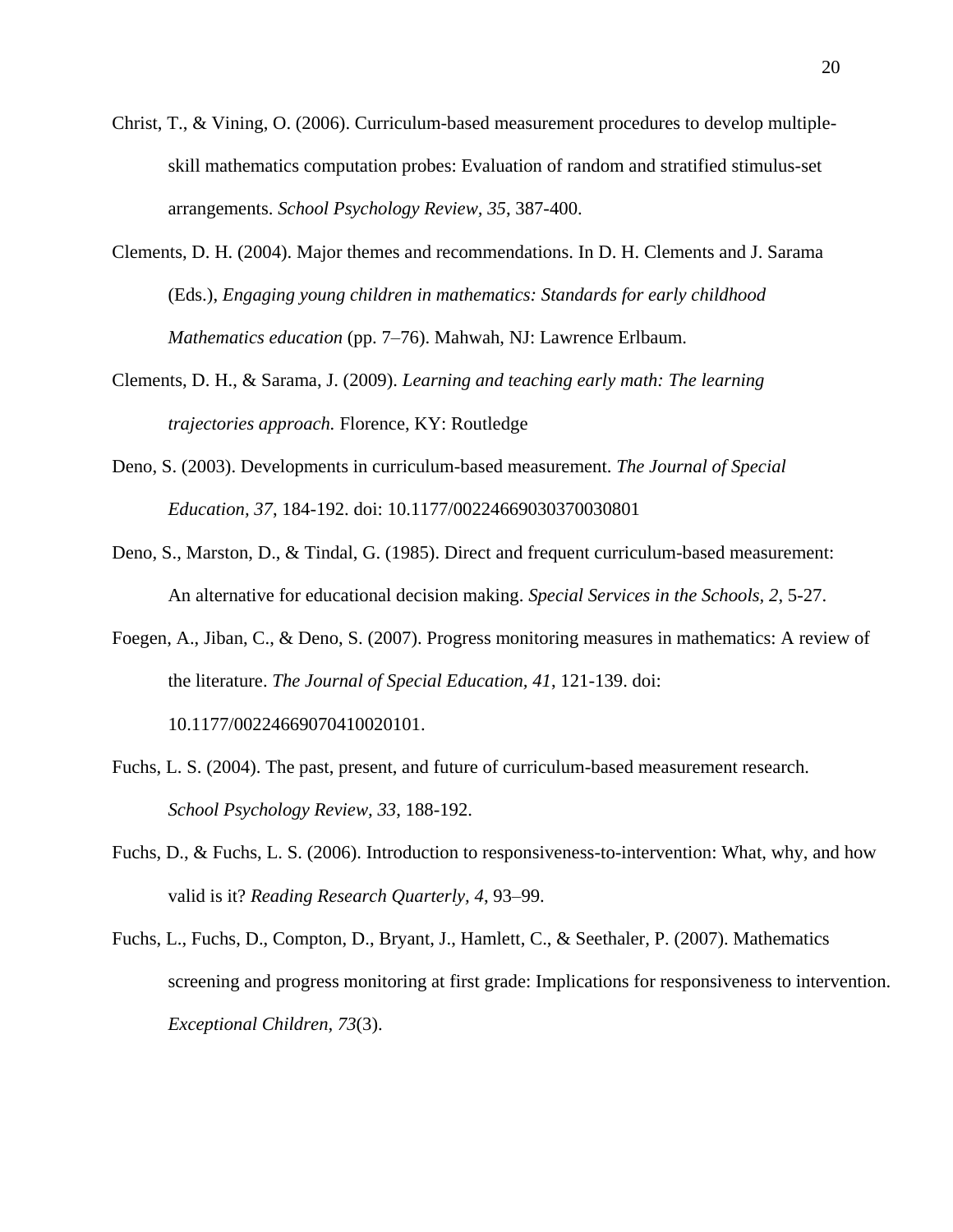- Fuchs, L., Fuch, D., & Courey, S. (2005). Curriculum-based measurement of mathematics competence: From competence to concepts and applications to real life problem solving. *Assessment for Effective Intervention, 30*, 33-46. doi: 10.1177/073724770503000204.
- Good, R., & Jefferson, G. (1998). Contemporary perspectives on curriculum-based measurement validity. In M. Shinn (Ed.), *Advanced applications of curriculum-based measurement* (pp. 61-88). New York: Guilford Press.
- Hess, K. K., (2010, December). L*earning progressions frameworks designed for use with the Common Core State Standards in mathematics K-12.* National Alternate Assessment Center at the University of Kentucky and the National Center for the Improvement of Educational Assessment, Dover, N.H. (updated- v.3).
- Jiban, C., & Deno, S. (2007). Using math and reading curriculum-based measurements to predict state mathematics test performance: Are simple one-minute measures technically adequate? *Assessment for Effective Intervention, 32*, 78-89. doi: 10.1177/15345084070320020501
- Kamata, A. & Bauer, D. J. (2008). A note on the relationship between factor analytic and item response theory models. *Structural Equation Modeling*. *15*, 136-153.
- Kelley, B., Hosp, J. L., & Howell, K. W. (2008). Curriculum-based evaluation and math: An overview. *Assessment for Effective Intervention, 33,* 250-256.
- Lembke, E. S., Hampton, D., & Beyers, S. J. (2012). Response to intervention in mathematics: Critical elements. *Psychology in the Schools, 49*, 257-272. doi: 10.1002/pits.21596
- Lembke, E., & Stecker, P. (2007). *Curriculum-based measurement in mathematics: An evidence-based formative assessment procedure*. Portsmouth, NH: RMC Research Corporation, Center on Instruction.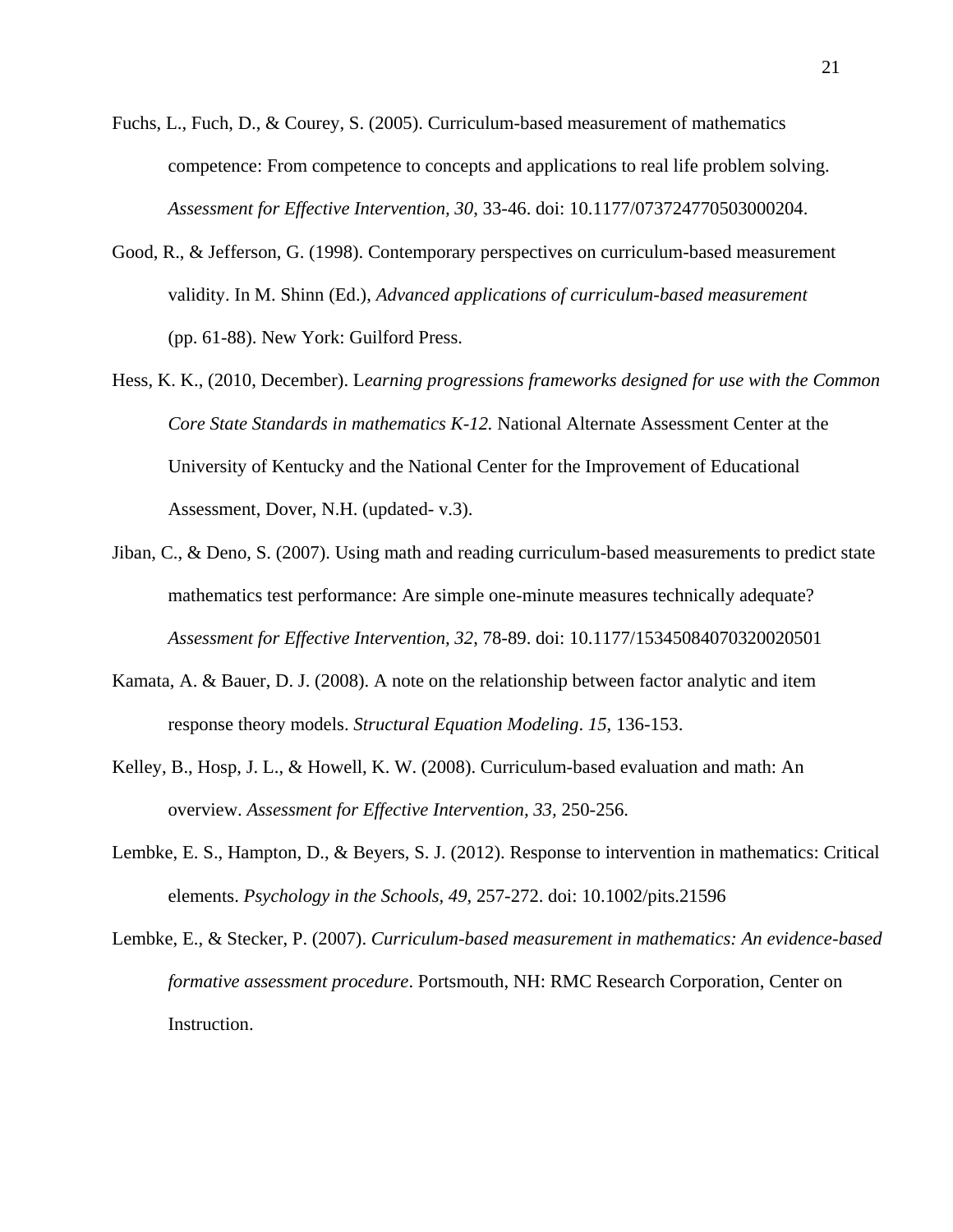- Mazzocco, M. M. M., & Thompson, R. E. (2005). Kindergarten predictors of math learning disability. *Learning Disabilities Research & Practice, 20,* 142–155. doi:10.0000/j.1540-5826.2005.00129.x
- Messick, S. (1995). Standards of validity and the validity of standards in performance assessment. *Educational Measurement: Issues and Practice, 14*, 5-8. doi: 10.1111/j.1745- 3992.1995.tb00881.x.
- Missall, K. N., Mercer, S. H., Martinez, R. S., & Casebeer, D. (2012). Concurrent and longitudinal patterns and trends in performance on early numeracy curriculum-based measures in kindergarten through third grade. *Assessment for Effective Intervention, 37,* 95-106.
- Mosher, F. A. (2011). *The role of learning progressions in standards-based education reform*. CPRE Policy Brief. University of Pennsylvania. Available: [http://www.cpre.org/role](http://www.cpre.org/role-learning-progressions-standards-based-education-reform)[learning-progressions-standards-based-education-reform.](http://www.cpre.org/role-learning-progressions-standards-based-education-reform)
- Muthén, L.K. and Muthén, B.O. (1998-2010). Mplus User's Guide. Sixth Edition. Los Angeles, CA: Muthén & Muthén.
- National Council of Teachers of Mathematics. (2006). *Curriculum focal points for prekindergarten through grade 8 mathematics: A quest for coherence.* Reston, VA: Author.
- National Governors Association Center for Best Practices, Council of Chief State School Officers (2010). *Common Core State Standards for Mathematics*. National Governors Association Center for Best Practices, Council of Chief State School Officers, Washington D.C.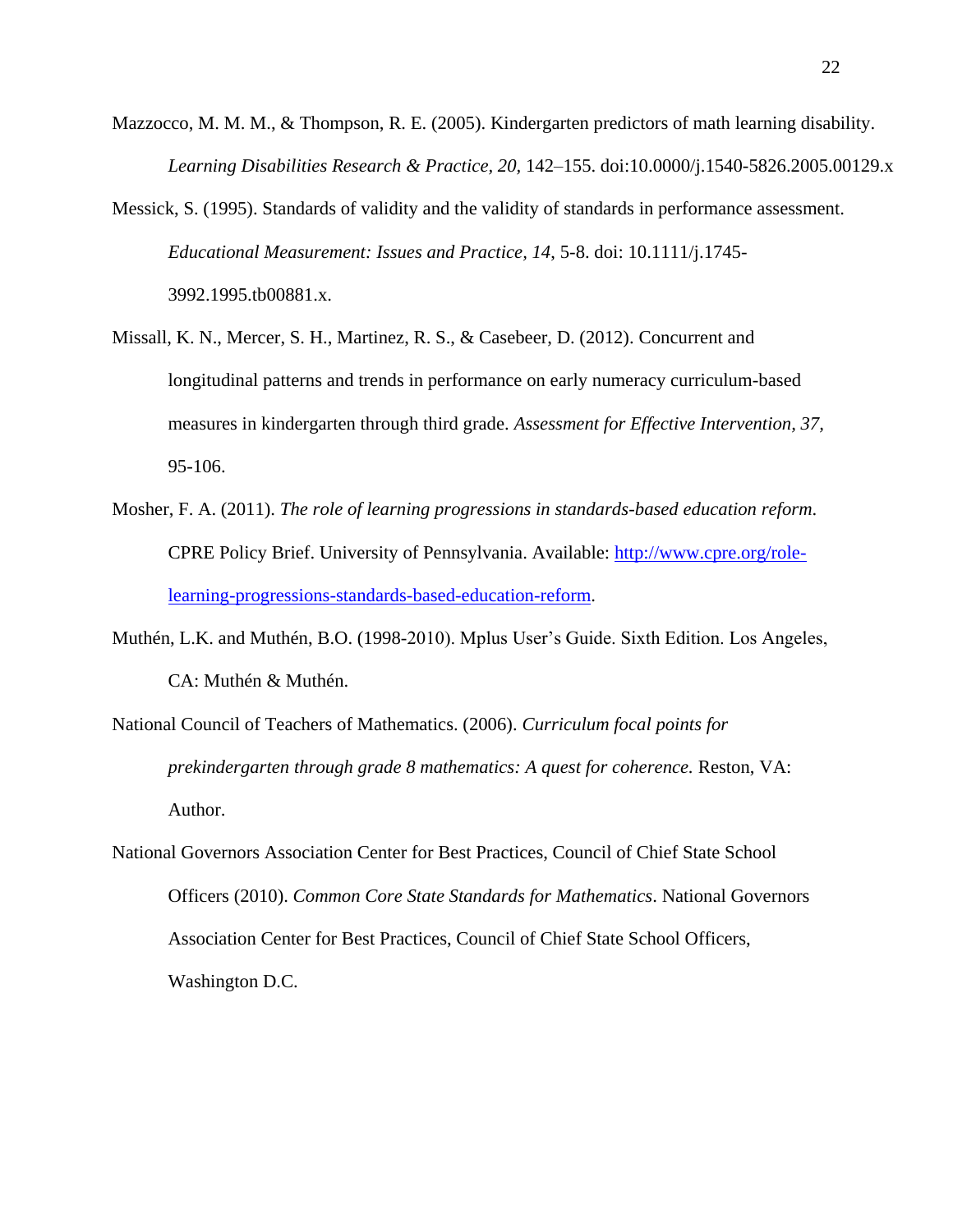- Nese, J. F. T., Biancarosa, G., Anderson, D., Lai, C. F., & Tindal, G. (2012). Within-year oral reading fluency with CBM: A comparison of models. *Reading and Writing, 25, 887-915.*  doi: 10.1007/s11145-011-9304-0
- Nese, J. F. T., Biancarosa, G., Cummings, K., Kennedy, P., Alonzo, J., Tindal, G. (2013). *In search of average growth: Describing within-year oral reading fluency growth for grades 1-8*. Manuscript submitted for publication.
- Patarapichayatham, C., Anderson, D., & Kamata, A. (2012). *Monitoring mathematic achievement during the middle school transition: an application of latent transition analysis (LTA).* Manuscript submitted for publication.
- Saez,L., Lai, C. F. & Tindal, G. (2012). *Learning progressions: Tools for assessment and instruction for all learners.* Eugene, OR: Behavioral Research and Teaching, University of Oregon.
- Seethaler, P., & Fuchs, L. (2011). Using curriculum-based measurement to monitor kindergarteners' mathematics development. *Assessment For Effective Intervention, 36*(4), 219-229. doi: DOI: 10.1177/1534508411413566.
- Speece, D. L., Case, L. P., & Molloy, D. E. (2003). Responsiveness to general education instruction as the first gate to learning disabilities identification. *Learning Disabilities Research and Practice, 18,* 147-156.
- Shapiro, E., Edwards, L., & Zigmond, N. (2005). Progress monitoring of mathematics among students with learning disabilities. *Assessment for Effective Intervention, 30*(2), 15-32. doi: 10.1177/073724770503000203.
- Tindal, G. (2013). Curriculum-based measurement: A brief history of nearly everything from the 1970s to the present. [Review Article]. ISRN *Education (International Scholarly Research Network) 2013, 29.* doi:10.1155/2013/958530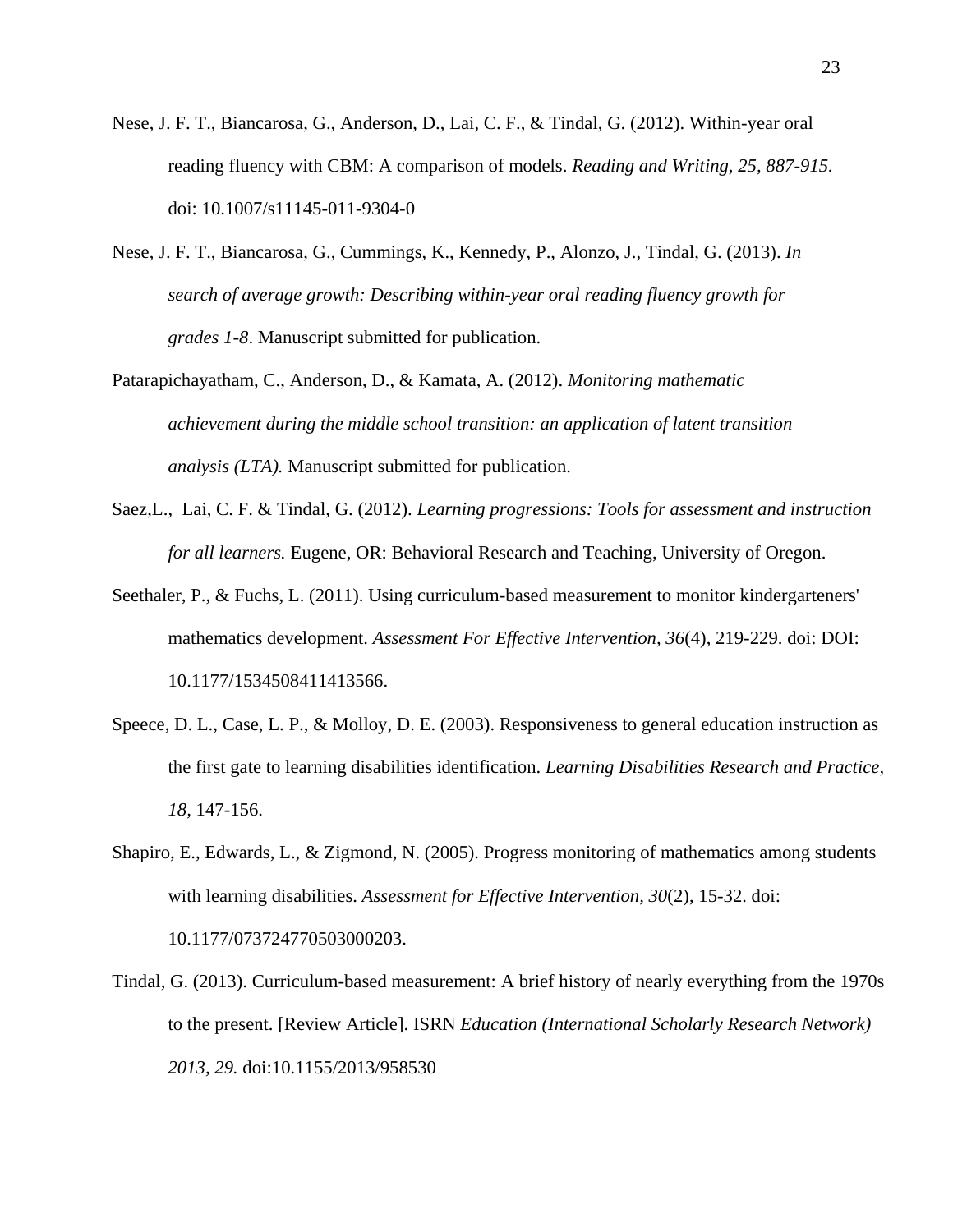Tindal, G., Fuchs, L., Fuchs, D., Shinn, M., Deno, S., & Germann, G. (1985). Empirical validation of criterion-referenced tests. *Educational Researcher, 78*, 203-209.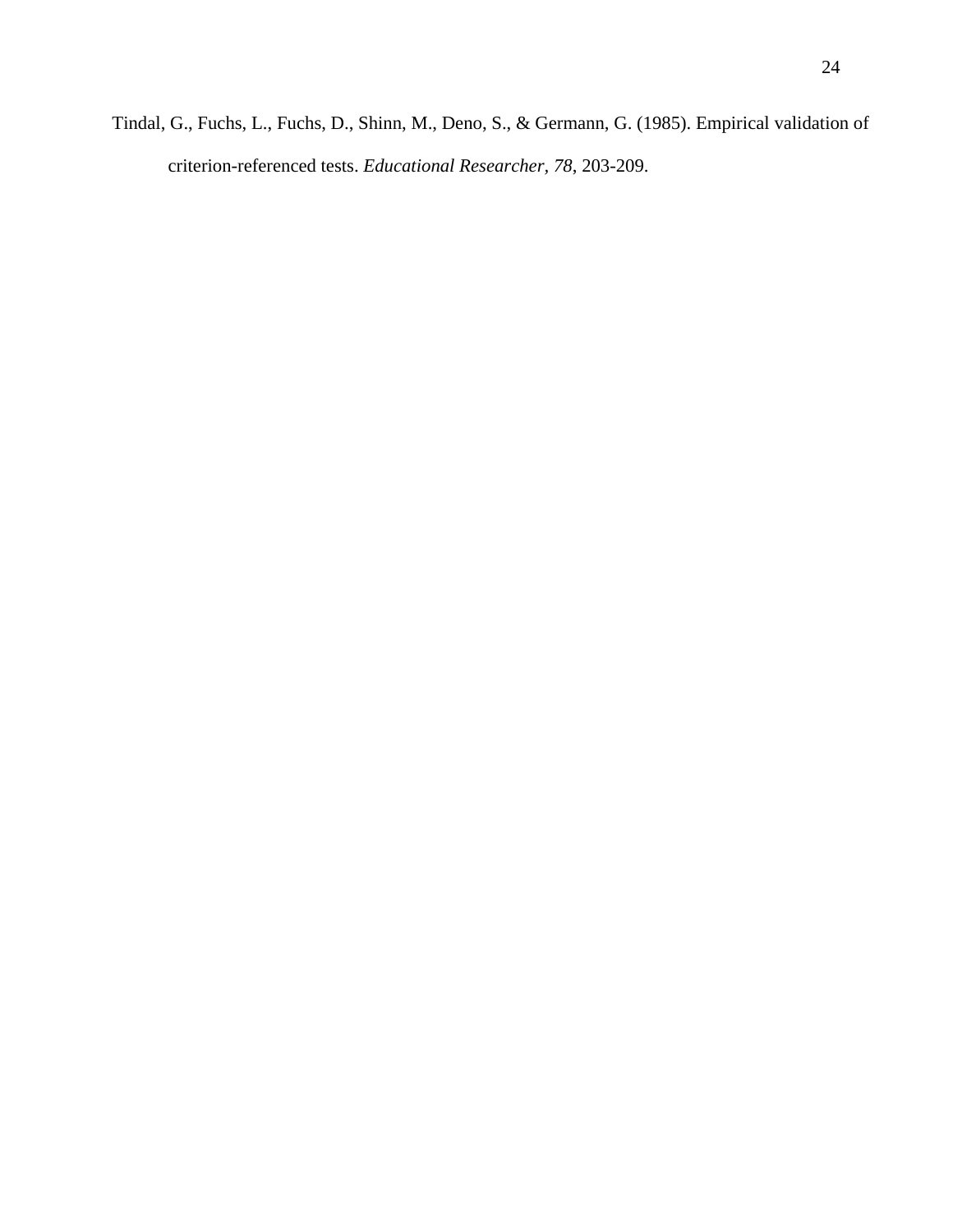*Grade 2 Common Core State Standards (CCSS) and National Council of Teachers of* 

*Mathematics Curriculum (NCTM) Focal Point Standards*

| Organization               | <b>Standard /Focal Point</b>                                      | Description                                                                                                                                                                                     |
|----------------------------|-------------------------------------------------------------------|-------------------------------------------------------------------------------------------------------------------------------------------------------------------------------------------------|
| <b>CCSS</b><br><b>NCTM</b> | Numbers & Operations in Base Ten<br><b>Numbers and Operations</b> | "Understand place value. Use place<br>value understanding and properties of<br>operations to add and subtract."<br>"Developing an understanding of the<br>base-ten numeration system and place- |
|                            |                                                                   | value concepts"                                                                                                                                                                                 |
| <b>CCSS</b>                | Operations & Algebraic Thinking                                   | "Represent and solve problems<br>involving addition and subtraction.<br>Add and subtract within 20. Work with<br>equal groups of objects to gain<br>foundations for multiplication."            |
| <b>NCTM</b>                | Numbers and Operations and Algebra                                | "Developing quick recall of addition<br>facts and related subtraction facts and<br>fluency with multi-digit addition and<br>subtraction"                                                        |
| <b>CCSS</b>                | Measurement & Data                                                | "Measure and estimate lengths in<br>standard units. Relate addition and<br>subtraction to length. Work with time<br>and money. Represent and interpret<br>$data.$ "                             |
| <b>NCTM</b>                | Measurement                                                       | "Developing an understanding of<br>linear measurement and facility in<br>measuring lengths"                                                                                                     |
| <b>CCSS</b>                | Geometry                                                          | "Reason with shapes and their<br>attributes."                                                                                                                                                   |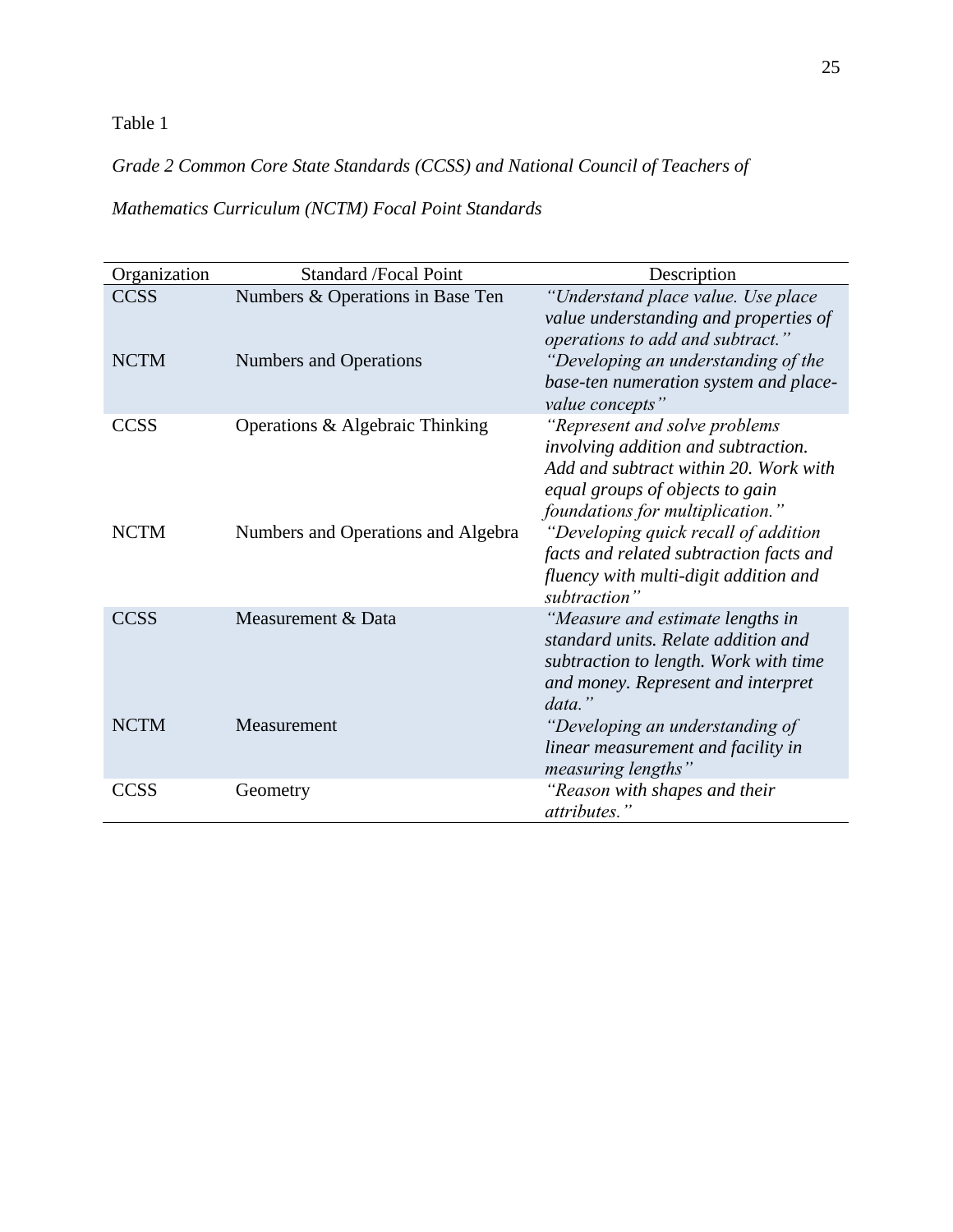| <b>Measure</b> | n      | Mean  |      |
|----------------|--------|-------|------|
| Fall           | 17,816 | 24.66 | 6.73 |
| Winter         | 17,816 | 31.17 | 8.40 |
| Spring         | 17,816 | 34.69 | 7.20 |

*Mean and Standard Deviation of Total Scores of Each Measure*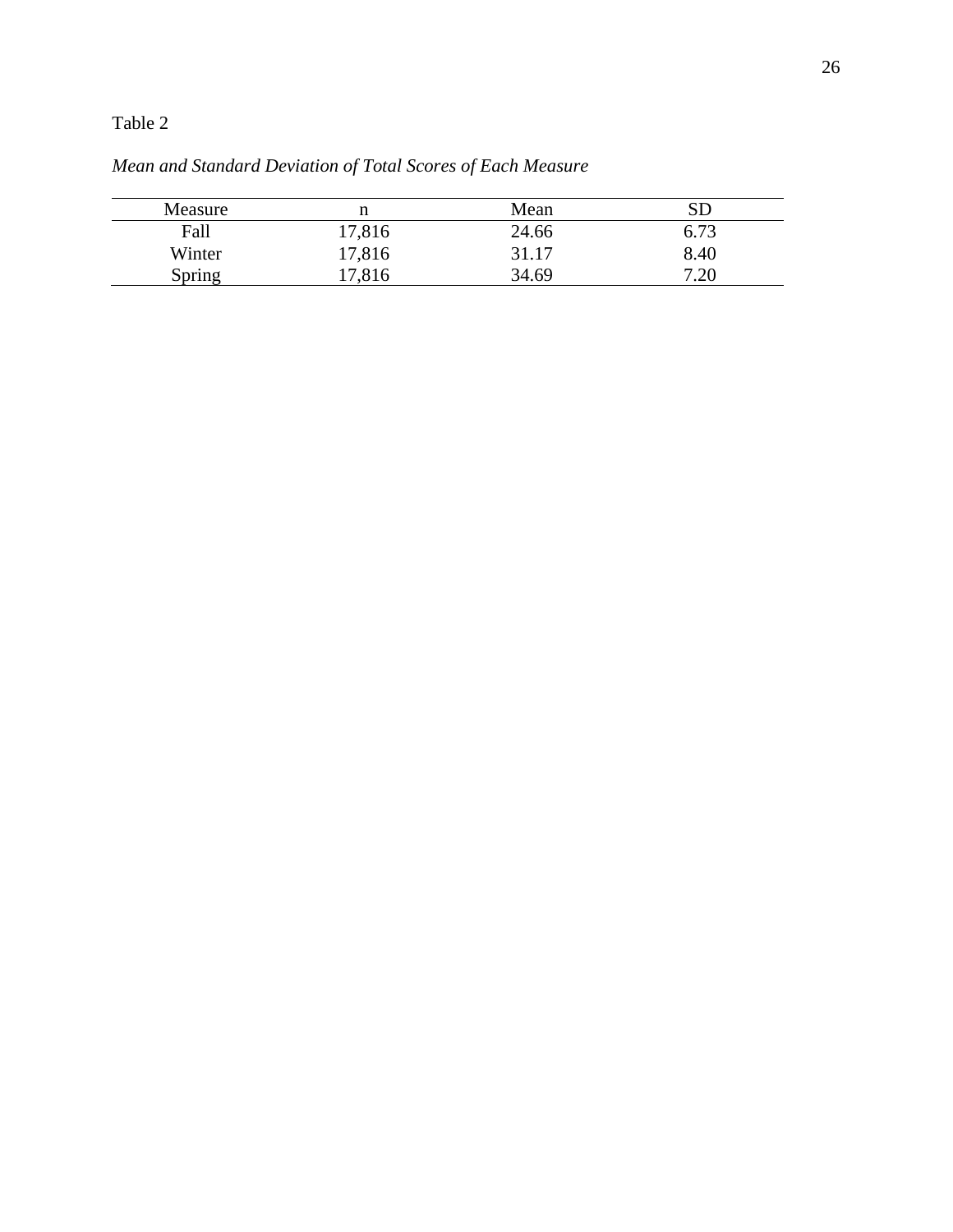*Mean and Standard Deviation of Total Scores of each Focal Point within Each Measure*

| Focal point                                 | Mean  | <b>SD</b> |
|---------------------------------------------|-------|-----------|
| Fall Numbers and Operations (N)             | 8.73  | 2.83      |
| Fall Measurement (M)                        | 8.17  | 2.71      |
| Fall Numbers, Operations, and Algebra (A)   | 7.76  | 2.67      |
| Winter Numbers and Operations (N)           | 11.06 | 3.03      |
| Winter Measurement (M)                      | 8.60  | 3.12      |
| Winter Numbers, Operations, and Algebra (A) | 11.50 | 3.63      |
| Spring Numbers and Operations (N)           | 10.77 | 3.11      |
| Spring Measurement (M)                      | 12.40 | 2.49      |
| Spring Numbers, Operations, and Algebra (A) | 11.53 | 2.93      |
| <i>Note.</i> $n = 17,816$ .                 |       |           |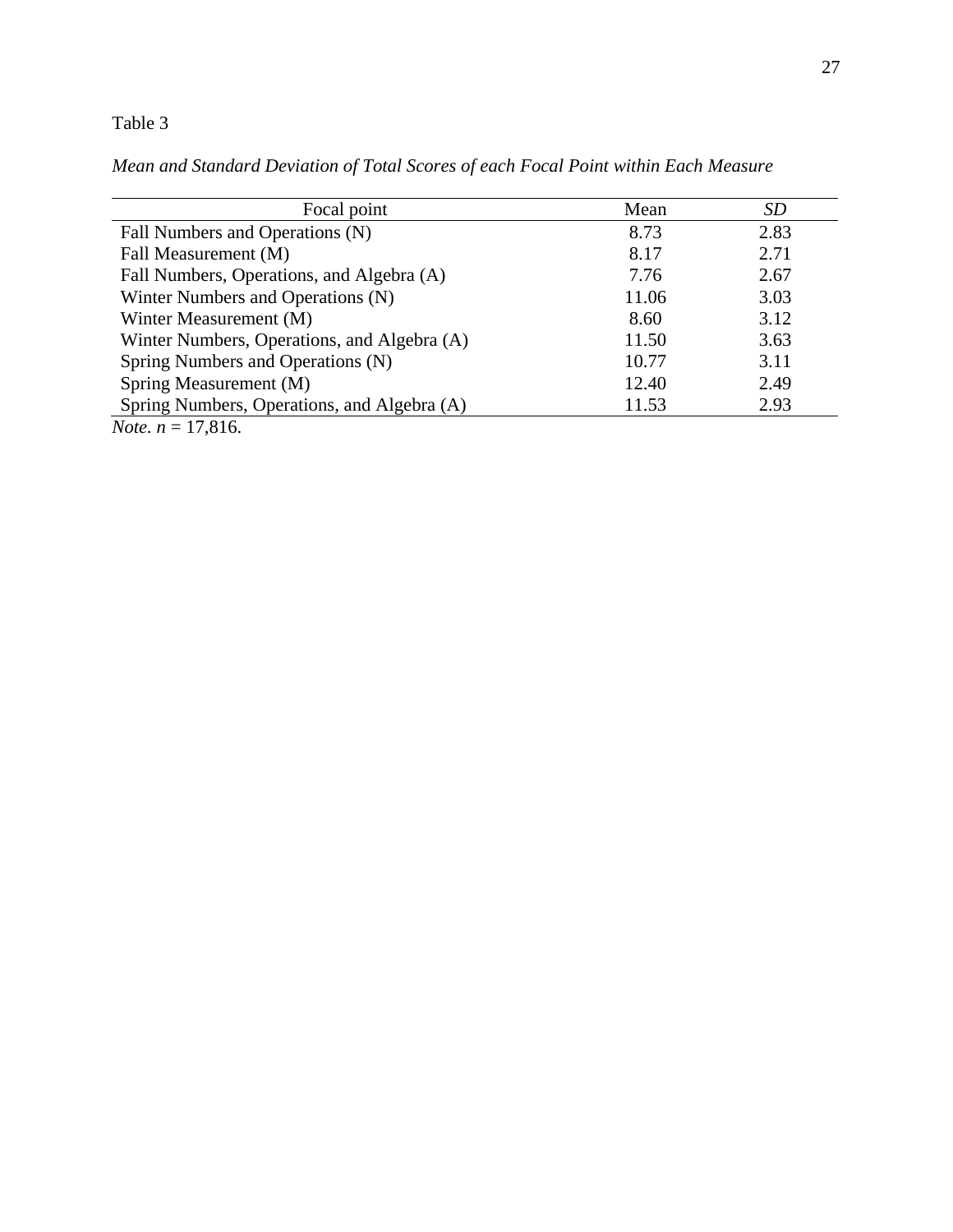|           | W       | S       | <b>FN</b> | <b>FM</b> | FA      | WN      | <b>WM</b> | WA      | <b>SN</b> | <b>SM</b> | <b>SA</b> |
|-----------|---------|---------|-----------|-----------|---------|---------|-----------|---------|-----------|-----------|-----------|
| F         | $.73**$ | $.65**$ | $.84**$   | $.82**$   | $.81**$ | $.59**$ | $.67**$   | $.63**$ | $.58**$   | $.51**$   | $.54**$   |
| W         |         | $.77**$ | $.67**$   | $.57**$   | $.55**$ | $.84**$ | $.85**$   | $.89**$ | $.69**$   | $.59**$   | $.67**$   |
| S         |         |         | $.58**$   | $.52**$   | $.50**$ | $.65**$ | $.65**$   | $.68**$ | $.86**$   | $.80**$   | $.86**$   |
| <b>FN</b> |         |         |           | $.52**$   | $.52**$ | $.58**$ | $.57**$   | $.57**$ | $.55**$   | $.44**$   | $.48**$   |
| <b>FM</b> |         |         |           |           | .48**   | .48**   | $.56**$   | $.48**$ | $.45**$   | $.44**$   | $.42**$   |
| FA        |         |         |           |           |         | $.42**$ | $.50**$   | .49**   | $.44**$   | $.38**$   | $.43**$   |
| WN        |         |         |           |           |         |         | $.56**$   | $.62**$ | $.63**$   | $.47**$   | $.54**$   |
| <b>WM</b> |         |         |           |           |         |         |           | $.63**$ | $.57**$   | $.54**$   | $.54**$   |
| WA        |         |         |           |           |         |         |           |         | $.58**$   | $.51**$   | $.63**$   |
| <b>SN</b> |         |         |           |           |         |         |           |         |           | $.52**$   | $.61**$   |
| <b>SM</b> |         |         |           |           |         |         |           |         |           |           | $.57**$   |

*Correlations between Total Score of each Focal Point and Total Score of each Measure*

*Note.* \*\* Correlation is significant at the .01 level (2-tailed),  $F = Fall$ ,  $W = Winter$ ,  $S = Spring$ ,  $FN = Fall Numbers and Operations (N), FM = Fall Measurement (M), FA = Fall Numbers,$ Operations, and Algebra (A),  $WN = Winter Numbers$  and Operations (N),  $WM = Winter$ Measurement (M),  $WA = Winter Numbers$ , Operations, and Algebra (A),  $SN = Spring Numbers$ and Operations (N), SM = Spring Measurement (M), and SA = Spring Numbers, Operations, and Algebra (A).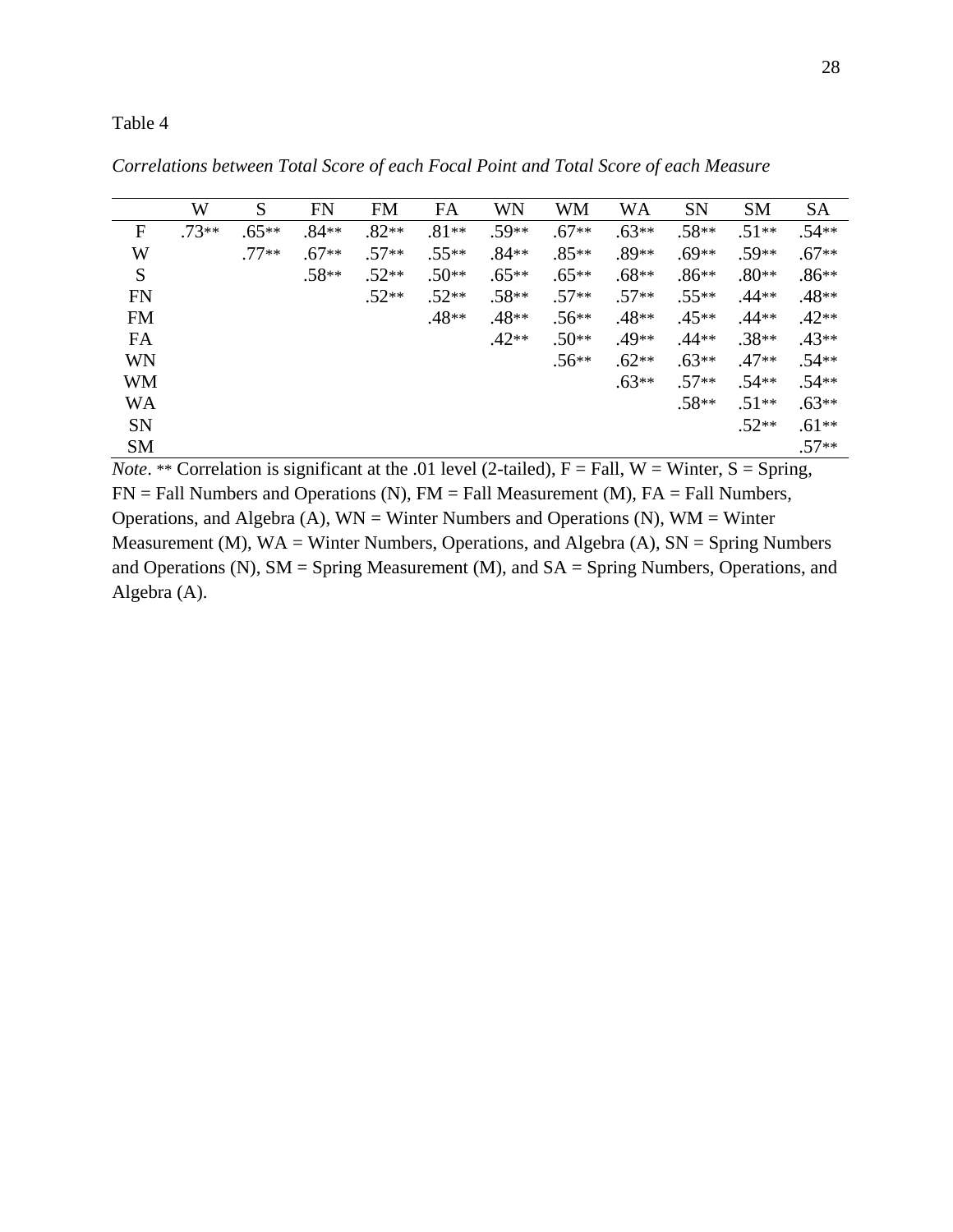|                       | <b>Focal Point</b> |                          |              |                |                |          |                |                |                |  |  |
|-----------------------|--------------------|--------------------------|--------------|----------------|----------------|----------|----------------|----------------|----------------|--|--|
| Item                  | <b>FN</b>          | <b>FM</b>                | FA           | WN             | <b>WM</b>      | WA       | SN             | SM             | SA             |  |  |
| 1                     | $\overline{0}$     | $\boldsymbol{0}$         | $\mathbf{0}$ | $\overline{0}$ | $\overline{0}$ | $\theta$ | $\overline{0}$ | $\overline{0}$ | $\overline{0}$ |  |  |
| $\overline{2}$        | 0.44               | $-0.16$                  | 0.09         | $-0.78$        | 0.40           | $-0.14$  | 0.82           | 0.21           | $-0.75$        |  |  |
| 3                     | 0.29               | $-0.53$                  | $-0.01$      | 0.05           | 0.14           | $-0.84$  | 0.38           | $-0.28$        | $-0.84$        |  |  |
| $\overline{4}$        | $-1.29$            | $-0.29$                  | $-0.17$      | $-2.23$        | $-1.16$        | $-0.68$  | $-2.52$        | $-1.33$        | $-0.11$        |  |  |
| 5                     | $-0.08$            | 1.05                     | $-0.30$      | $-1.63$        | $-1.19$        | $-0.98$  | 0.18           | $-1.15$        | $-0.63$        |  |  |
| 6                     | 0.39               | $-0.13$                  | 0.26         | 0.74           | $-1.14$        | $-1.25$  | $-1.50$        | $-0.24$        | $-0.59$        |  |  |
| 7                     | 1.00               | $-0.45$                  | $-0.46$      | 0.45           | $-0.82$        | $-0.94$  | 0.92           | $-0.59$        | 0.06           |  |  |
| 8                     | 0.67               | 0.26                     | 0.06         | $-2.43$        | $-1.13$        | $-0.91$  | $-0.55$        | $-0.49$        | 0.01           |  |  |
| 9                     | $-0.55$            | $-0.41$                  | $-0.37$      | $-0.60$        | $-1.23$        | $-1.08$  | $-0.36$        | 0.02           | $-0.67$        |  |  |
| 10                    | 0.60               | $-0.51$                  | $-0.29$      | $-0.98$        | $-0.73$        | $-0.49$  | $-2.85$        | $-0.36$        | $-1.08$        |  |  |
| 11                    | $-0.07$            | $-0.04$                  | $-0.25$      | $-2.36$        | $-0.80$        | $-1.07$  | $-2.74$        | $-0.11$        | $-0.48$        |  |  |
| 12                    | $-0.43$            | $-0.38$                  | $-0.38$      | $-2.75$        | $-2.50$        | $-0.40$  | 0.09           | $-0.13$        | $-1.26$        |  |  |
| 13                    | $-1.28$            | $-0.45$                  | $-0.48$      | 0.32           | $-0.83$        | $-0.66$  | $-2.32$        | 0.01           | $-0.79$        |  |  |
| 14                    | $-1.31$            | $-0.31$                  | $-0.59$      | $-1.74$        | $-0.86$        | $-1.20$  | $-2.64$        | $-0.45$        | $-1.23$        |  |  |
| 15                    | 0.65               | 0.44                     | 0.16         | $-1.63$        |                | $-0.97$  | 0.45           | $-0.59$        | $-0.03$        |  |  |
| 16                    |                    | $\overline{\phantom{a}}$ |              |                |                | $-0.47$  |                |                |                |  |  |
| FP                    | $-0.06$            | $-0.13$                  | $-0.18$      | $-1.04$        | $-0.85$        | $-0.76$  | $-0.84$        | $-0.37$        | $-0.56$        |  |  |
| Mean $(SD)$           | (0.76)             | (0.43)                   | (0.26)       | (1.16)         | (0.71)         | (0.37)   | (1.42)         | (0.43)         | (0.46)         |  |  |
| Season<br>Mean $(SD)$ | $-0.12(0.52)$      |                          |              |                | $-0.88(0.80)$  |          |                | $-0.59(0.90)$  |                |  |  |

*Item Difficulties for each Focal Point* 

*Note*. FN = Fall Numbers and Operations (N), FM = Fall Measurement (M), FA = Fall Numbers, Operations, and Algebra (A),  $WN = Winter$  Numbers and Operations (N),  $WM = Winter$ Measurement (M),  $WA = Winter Numbers$ , Operations, and Algebra (A),  $SN = Spring Numbers$ and Operations (N), SM = Spring Measurement (M), and SA = Spring Numbers, Operations, and Algebra (A), and  $PF = focal$  point.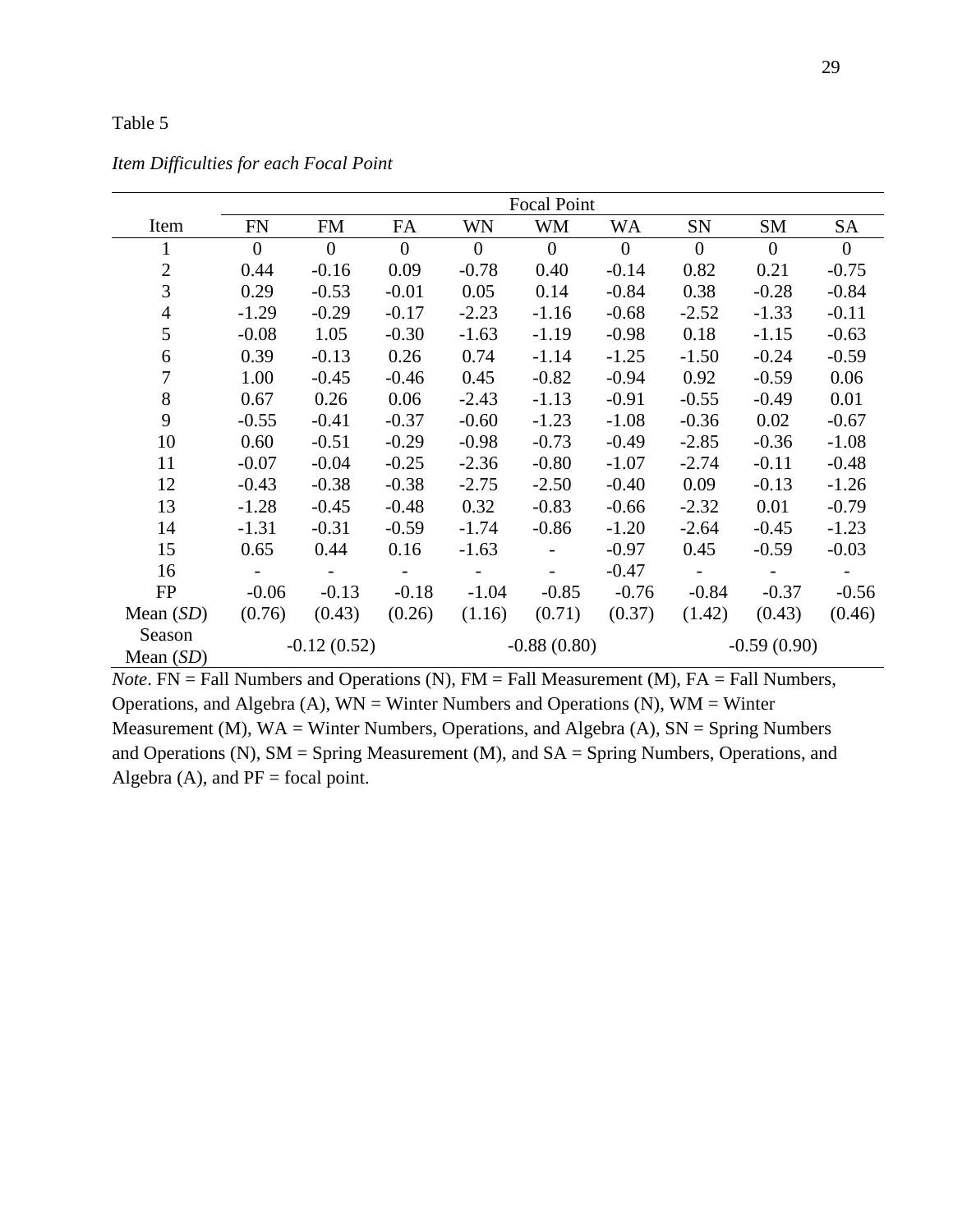|                       | <b>Focal Point</b>       |                          |                          |                          |            |           |                          |                          |        |  |  |
|-----------------------|--------------------------|--------------------------|--------------------------|--------------------------|------------|-----------|--------------------------|--------------------------|--------|--|--|
| Item                  | <b>FN</b>                | <b>FM</b>                | FA                       | WN                       | WM         | <b>WA</b> | SN                       | SM                       | SA     |  |  |
| 1                     | 0.83                     | 0.77                     | 0.26                     | 2.83                     | 0.56       | 0.90      | 0.95                     | 0.93                     | 0.66   |  |  |
| $\mathbf{2}$          | 0.89                     | 0.56                     | 0.62                     | 0.51                     | 0.48       | 0.60      | 0.39                     | 0.57                     | 1.43   |  |  |
| 3                     | 0.98                     | 0.34                     | 0.77                     | 0.44                     | 0.66       | 1.01      | 0.66                     | 0.88                     | 0.91   |  |  |
| $\overline{4}$        | 0.03                     | 0.13                     | 0.27                     | 0.73                     | 0.69       | 0.76      | 1.15                     | 0.76                     | 0.78   |  |  |
| 5                     | 0.83                     | 0.52                     | 0.12                     | 3.30                     | 0.61       | 0.96      | 0.69                     | 1.40                     | 0.67   |  |  |
| 6                     | 0.70                     | 0.26                     | 0.85                     | 1.24                     | 0.71       | 1.09      | 1.83                     | 1.30                     | 0.99   |  |  |
| 7                     | 0.71                     | 0.70                     | 0.27                     | 1.95                     | 0.96       | 1.05      | 0.52                     | 1.55                     | 0.56   |  |  |
| 8                     | 0.52                     | 0.58                     | 0.79                     | 0.85                     | 0.82       | 0.71      | 1.03                     | 0.35                     | 0.51   |  |  |
| 9                     | 0.76                     | 0.41                     | 0.33                     | 3.63                     | 0.60       | 0.93      | 0.94                     | 0.74                     | 0.96   |  |  |
| 10                    | 0.94                     | 0.38                     | 0.03                     | 0.86                     | 0.57       | 0.85      | 1.47                     | 1.06                     | 0.78   |  |  |
| 11                    | 0.86                     | 0.47                     | 0.71                     | 0.82                     | 0.60       | 1.04      | 1.63                     | 0.53                     | 0.59   |  |  |
| 12                    | 0.58                     | 0.31                     | 0.11                     | 1.86                     | 1.01       | 0.59      | 0.37                     | 0.45                     | 0.86   |  |  |
| 13                    | 0.14                     | 0.31                     | 0.35                     | 2.83                     | 0.40       | 0.63      | 1.41                     | 0.40                     | 0.49   |  |  |
| 14                    | 0.25                     | 0.26                     | 0.21                     | 0.51                     | 1.02       | 0.73      | 1.72                     | 0.94                     | 0.60   |  |  |
| 15                    | 0.94                     | 0.62                     | 0.73                     | 0.44                     |            | 0.72      | 0.85                     | 1.23                     | 0.51   |  |  |
| 16                    | $\overline{\phantom{0}}$ | $\overline{\phantom{a}}$ | $\overline{\phantom{a}}$ | $\overline{\phantom{a}}$ |            | 0.84      | $\overline{\phantom{a}}$ | $\overline{\phantom{a}}$ |        |  |  |
| FP                    | 0.66                     | 0.44                     | 0.43                     | 1.52                     | 0.69       | 0.84      | 1.04                     | 0.87                     | 0.75   |  |  |
| Mean $(SD)$           | (0.30)                   | (0.18)                   | (0.28)                   | (1.13)                   | (0.19)     | (0.17)    | (0.48)                   | (0.38)                   | (0.25) |  |  |
| Season<br>Mean $(SD)$ | 0.51(0.28)               |                          |                          |                          | 1.02(0.75) |           |                          | 0.89(0.39)               |        |  |  |

*Item Discriminations for each Focal Point* 

*Note*. FN = Fall Numbers and Operations (N), FM = Fall Measurement (M), FA = Fall Numbers, Operations, and Algebra (A),  $WN = Winter$  Numbers and Operations (N),  $WM = Winter$ Measurement (M),  $WA = Winter Numbers$ , Operations, and Algebra (A),  $SN = Spring Numbers$ and Operations (N), SM = Spring Measurement (M), and SA = Spring Numbers, Operations, and Algebra (A), and  $FP = focal$  point.